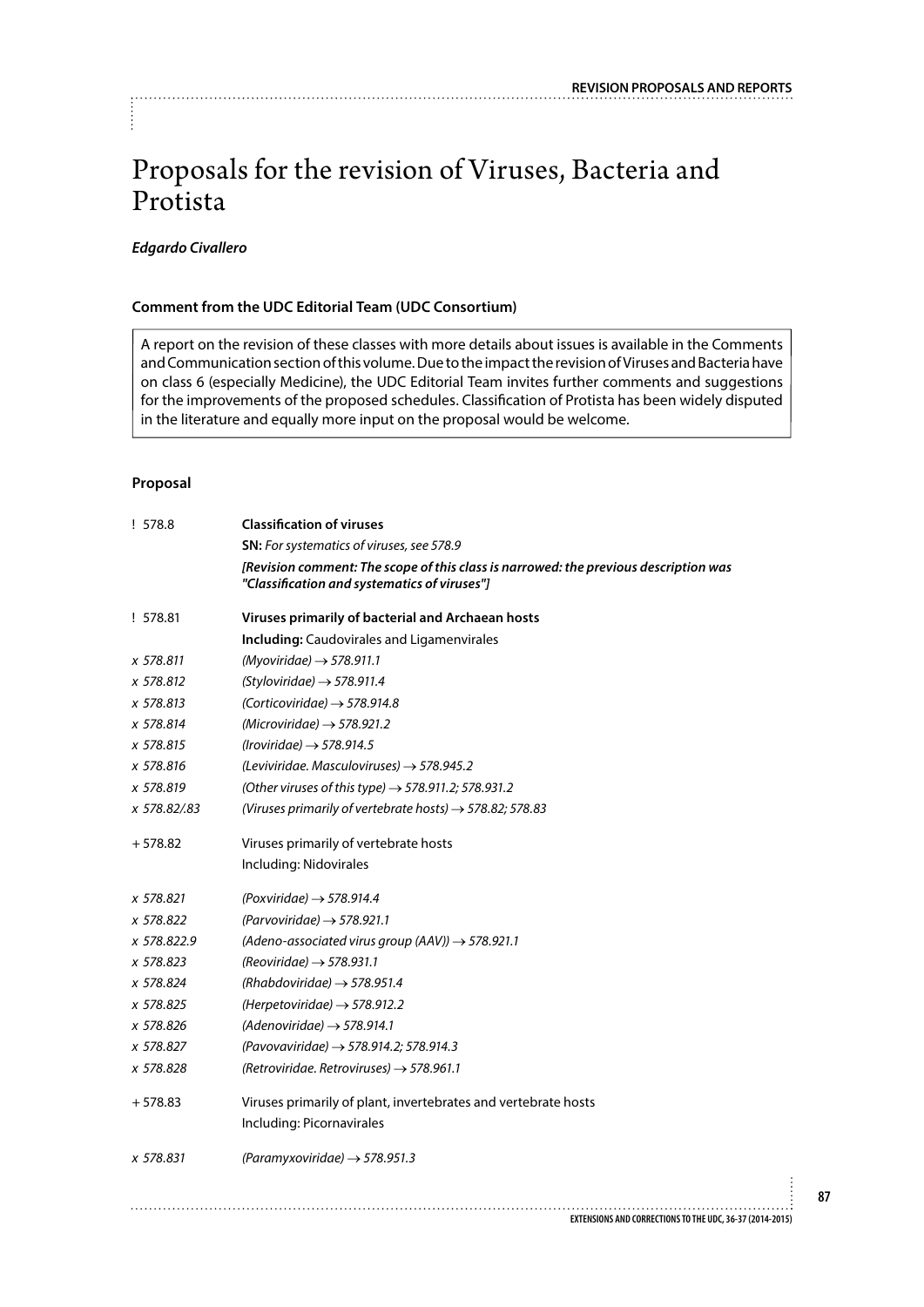| x 578.832    | (Orthomyxoviridae) $\rightarrow$ 578.952.3                           |
|--------------|----------------------------------------------------------------------|
| x 578.833    | $(Togaviridae) \rightarrow 578.944.4$                                |
| x 578.833.1  | (Alfavirus) $\rightarrow$ 578.944.4                                  |
| x 578.833.2  | (Flavivirus) $\rightarrow$ 578.944.2                                 |
| x 578.833.3  | (Pestivirus) $\rightarrow$ 578.944.2                                 |
| x 578.833.4  | (Rubivirus) $\rightarrow$ 578.944.4                                  |
| x 578.834    | (Coronaviridae. Coronaviruses) $\rightarrow$ 578.941.1               |
| x 578.835    | (Picornaviridae. Picornaviruses) $\rightarrow$ 578.942.1             |
| x 578.835.1  | (Enterovirus) $\rightarrow$ 578.942.1                                |
| x 578.835.2  | (Rhinovirus) $\rightarrow$ 578.942.1                                 |
| x 578.835.3  | $(Calicivirus) \rightarrow 578.944.1$                                |
|              |                                                                      |
| - 578.84     | Viruses primarily of invertebrate hosts                              |
| x 578.841    | (Baculoviridae) $\rightarrow$ 578.914.6                              |
| x 578.842    | (Iridoviridae) $\rightarrow$ 578.914.5                               |
| x 578.85/.86 | (Viruses primarily of plant hosts) $\rightarrow$ 578.85; 578.86      |
| $+578.85$    | Viruses primarily of plants hosts                                    |
|              | Including: Tymovirales                                               |
| x 578.851    | (Bromovirus) $\rightarrow$ 578.944.8                                 |
| x 578.852    | $(Carlavirus) \rightarrow 578.943.3$                                 |
| x 578.853    | $(Caulimovirus) \rightarrow 578.971.1$                               |
| x 578.854    | $(Closterovirus) \rightarrow 578.945.1$                              |
| x 578.855    | (Comovirus) $\rightarrow$ 578.942.2                                  |
| x 578.856    | (Cucomovirus) $\rightarrow$ 578.944.8                                |
| x 578.857    | (Hordeivirus) $\rightarrow$ 578.944.6                                |
| x 578.858    | (Ilarvirus) $\rightarrow$ 578.944.8                                  |
| + 578.86     | Viruses primarily of plant and vertebrate hosts                      |
|              | Including: Mononegavirales                                           |
| x 578.861    | (Luteovirus) $\rightarrow$ 578.944.3                                 |
| x 578.862    | (Nepovirus) $\rightarrow$ 578.942.2                                  |
| x 578.863    | (Potexvirus) $\rightarrow$ 578.943.2                                 |
| x 578.864    | (Potyvirus) $\rightarrow$ 578.944.7                                  |
| x 578.865    | (Tobamovirus) $\rightarrow$ 578.944.6                                |
| x 578.866    | (Tobravirus) $\rightarrow$ 578.944.6                                 |
| x 578.867    | (Tombusvirus) $\rightarrow$ 578.944.5                                |
| x 578.868    | $(Tymovirus) \rightarrow 578.943.1$                                  |
| x 578.869    | (Other plant viruses) $\rightarrow$ 578.85/.86                       |
| x 578.89     | (Unclassified viruses and virus-like particles) $\rightarrow$ 578.99 |
|              |                                                                      |
| $+578.9$     | Systematics of viruses                                               |
| + 578.91     | Group I (dsDNA viruses)                                              |
| + 578.911    | Caudovirales                                                         |
| $+578.911.1$ | Myoviridae                                                           |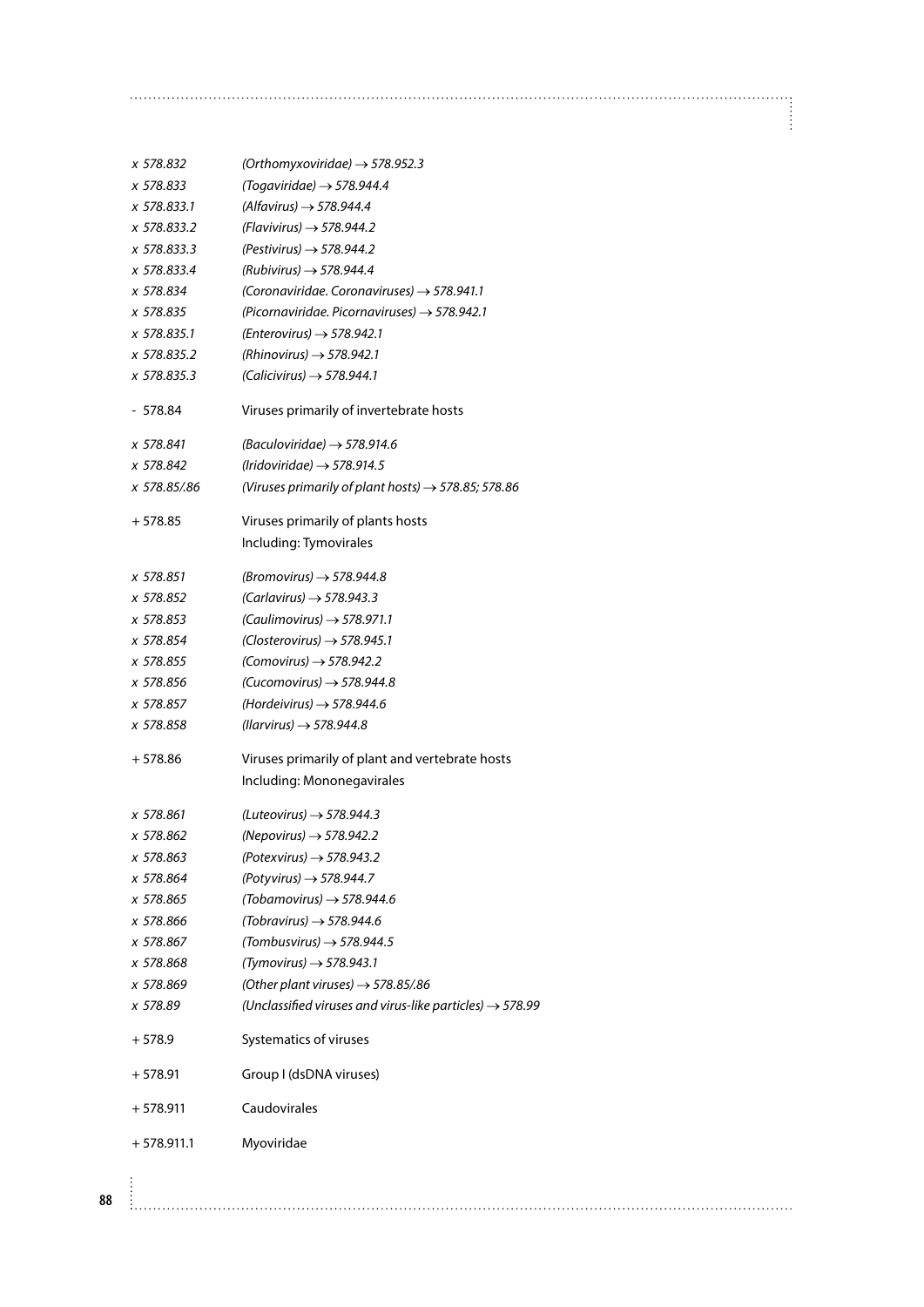|               | <b>REVISION PROPOSALS AND REPORTS</b>                                                                                                                                                                                                                                                                                                          |
|---------------|------------------------------------------------------------------------------------------------------------------------------------------------------------------------------------------------------------------------------------------------------------------------------------------------------------------------------------------------|
|               |                                                                                                                                                                                                                                                                                                                                                |
|               | Including: Bacteriophages: Enterobacteria phages, Escherichia phages and Pseudomonas<br>phages                                                                                                                                                                                                                                                 |
| $+578.911.2$  | Podoviridae<br>Including: Podovirus (Cellulophaga phages and Clostridium phages)                                                                                                                                                                                                                                                               |
| $+578.911.3$  | Siphoviridae<br>Including: Escherichia phages and Enterobacteria phages                                                                                                                                                                                                                                                                        |
| $+578.911.4$  | Styloviridae                                                                                                                                                                                                                                                                                                                                   |
| $+578.912$    | Herpesvirales                                                                                                                                                                                                                                                                                                                                  |
| $+578.912.1$  | Alloherpesviridae<br>Including: Batrachovirus and Salmonivirus (Salmonid herpesvirus 1)<br>IN: Viruses infecting fish and amphibians                                                                                                                                                                                                           |
| $+578.912.2$  | Herpesviridae<br>Including: Cytomegalovirus (Human herpesvirus 5); Roseolovirus (Human herpesvirus 6A);<br>Lymphocryptovirus (Epstein-Barr virus)<br>IN: Viruses infecting vertebrates                                                                                                                                                         |
| $+578.912.21$ | Varicellovirus (genus)<br>Including: Varicella zoster virus and Pseudorabies virus                                                                                                                                                                                                                                                             |
| $+578.912.22$ | Simplexvirus (geus)<br>Including: Human herpesvirus 1 and 2                                                                                                                                                                                                                                                                                    |
| $+578.912.3$  | Malacoherpesviridae<br>Including: Ostreavirus and Haliotivirus<br>IN: Viruses infecting molluscs                                                                                                                                                                                                                                               |
| $+578.913$    | Ligamenvirales<br>IN: Viruses infecting Archaea                                                                                                                                                                                                                                                                                                |
| $+578.913.1$  | Lipothrixviridae<br>Including: Alfa-, Beta-, Gamma- and Deltalipothrixvirus                                                                                                                                                                                                                                                                    |
| $+578.913.2$  | Rudiviridae<br>Including: Rudivirus (Sulfolobus islandicus virus 1 and 2)                                                                                                                                                                                                                                                                      |
| $+578.914$    | Unassigned families<br>Including: Ampullaviridae, Ascoviridae, Bicaudaviridae, Clavaviridae, Fuselloviridae,<br>Globuloviridae, Guttaviridae, Hytrosaviridae, Marseilleviridae, Mimiviridae, Nudiviridae,<br>Nimaviridae, Pandoraviridae, Phycodnaviridae, Plasmaviridae, Polydnaviridae,<br>Sphaerolipoviridae, Tectiviridae and Turriviridae |
| $+578.914.1$  | Adenoviridae<br>Including: Aviadenovirus (Avian adenoviruses) and Mastadenovirus (Human mastadenovirus<br>C)<br>IN: Viruses infecting vertebrates                                                                                                                                                                                              |
| $+578.914.2$  | Papillomaviridae<br>Including: Alpha- and Betapapillomavirus (Papillomaviruses)<br>SN: Class here members of the deprecated family Papovaviridae                                                                                                                                                                                               |
|               |                                                                                                                                                                                                                                                                                                                                                |
|               | EXTENSIONS AND CORRECTIONS TO THE UDC, 36-37 (2014-2015)                                                                                                                                                                                                                                                                                       |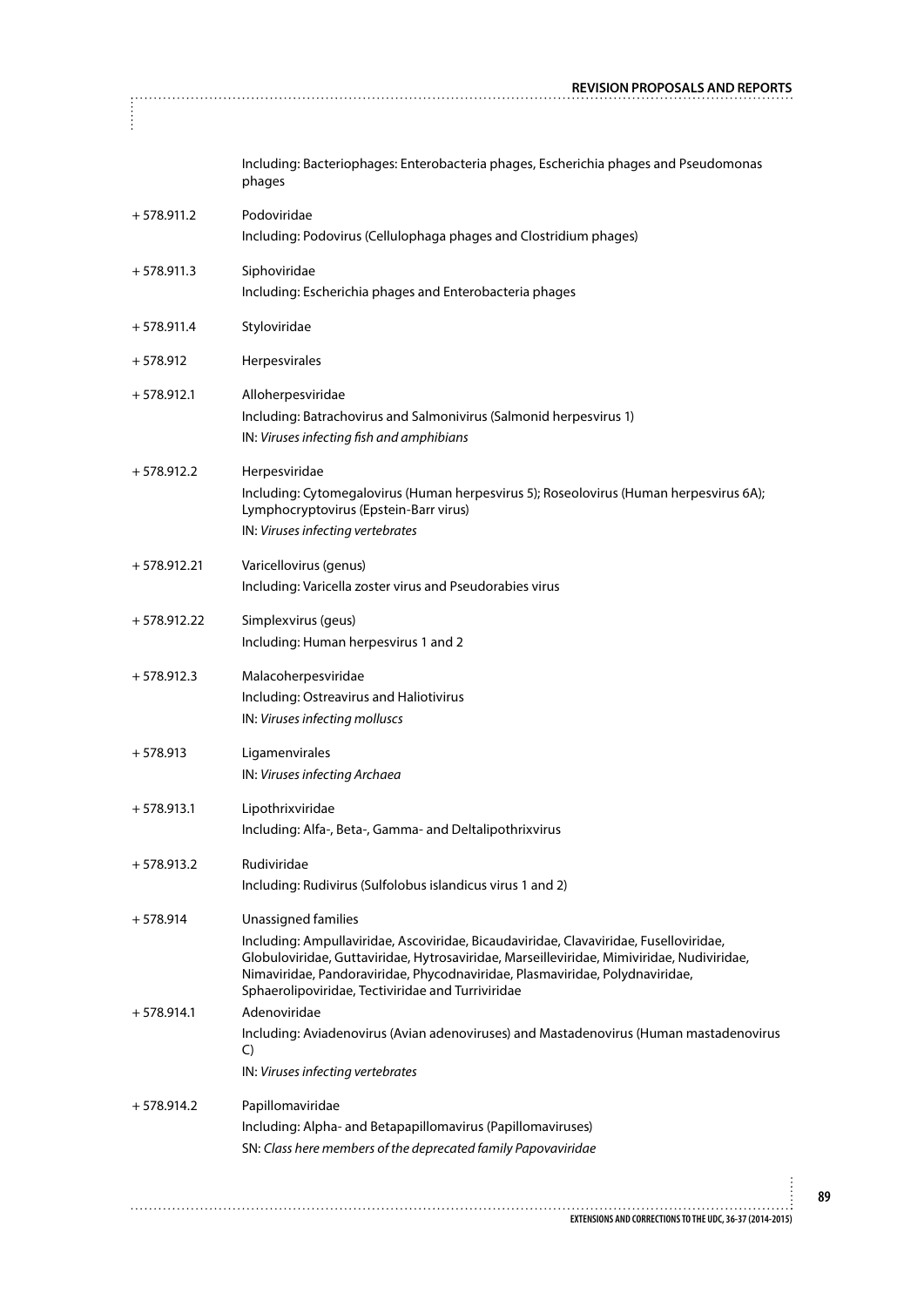IN: *Viruses infecting vertebrates*

| $+578.914.3$  | Polyomaviridae<br>Including: Polyomavirus (BK virus, JC virus and Merkel cell virus)<br>SN: Class here members of the deprecated family Papovaviridae<br>IN: Viruses infecting mammals and birds                                                                                 |
|---------------|----------------------------------------------------------------------------------------------------------------------------------------------------------------------------------------------------------------------------------------------------------------------------------|
| $+578.914.4$  | Poxviridae<br>Including: Parapoxvirus (Orf virus, Pseudocowpox virus and Bovine papular stomatitis virus);<br>Yatapoxvirus (Tanapox virus and Yaba monkey tumor virus); Molluscipoxvirus (Molluscum<br>contagiosum virus)<br>IN: Viruses infecting vertebrates and invertebrates |
| $+578.914.41$ | Orthopoxvirus (genus)<br>Including: Smallpox/variola virus, Vaccinia virus, Cowpox virus and Monkeypox virus                                                                                                                                                                     |
| $+578.914.5$  | Iridoviridae<br>Including: Iridovirus and Ranavirus<br>IN: Viruses infecting amphibians, reptiles, fishes and invertebrates                                                                                                                                                      |
| $+578.914.6$  | Baculoviridae<br>Including: Alpha-, Beta-, Gamma- and Deltabaculovirus<br>IN: Viruses infecting invertebrates                                                                                                                                                                    |
| $+578.914.7$  | Asfarviridae<br>Including: Asfarvirus (African swine fever virus)<br>IN: Viruses infecting insects and mammals                                                                                                                                                                   |
| $+578.914.8$  | Corticoviridae<br>Including: Corticovirus<br>IN: Viruses infecting Bacteria                                                                                                                                                                                                      |
| $+578.92$     | Group II (ssDNA viruses)                                                                                                                                                                                                                                                         |
| $+578.921$    | Unassigned families<br>Including: Anelloviridae, Bacillariodnaviridae, Bidnaviridae, Circoviridae, Inoviridae,<br>Nanoviridae and Spiraviridae                                                                                                                                   |
| $+578.921.1$  | Parvoviridae<br>Including; Parvoviruses: Erythroparvovirus (Parvovirus B19); Dependoparvovirus (Adeno-<br>associated virus, AAV); Protoparvovirus (Rodent protoparvovirus 1)<br>IN: Viruses infecting invertebrates and vertebrates                                              |
| $+578.921.2$  | Microviridae<br>Including: Microvirus and Spiromicrovirus<br>IN: Viruses infecting Bacteria                                                                                                                                                                                      |
| $+578.921.3$  | Geminiviridae<br>Including: Begomovirus (Bean golden yellow mosaic virus); Curtovirus (Beet curly top virus);<br>Mastrevirus (Maize streak virus)<br>IN: Viruses infecting plants                                                                                                |
| $+578.93$     | Group III (dsRNA viruses)                                                                                                                                                                                                                                                        |

İ

÷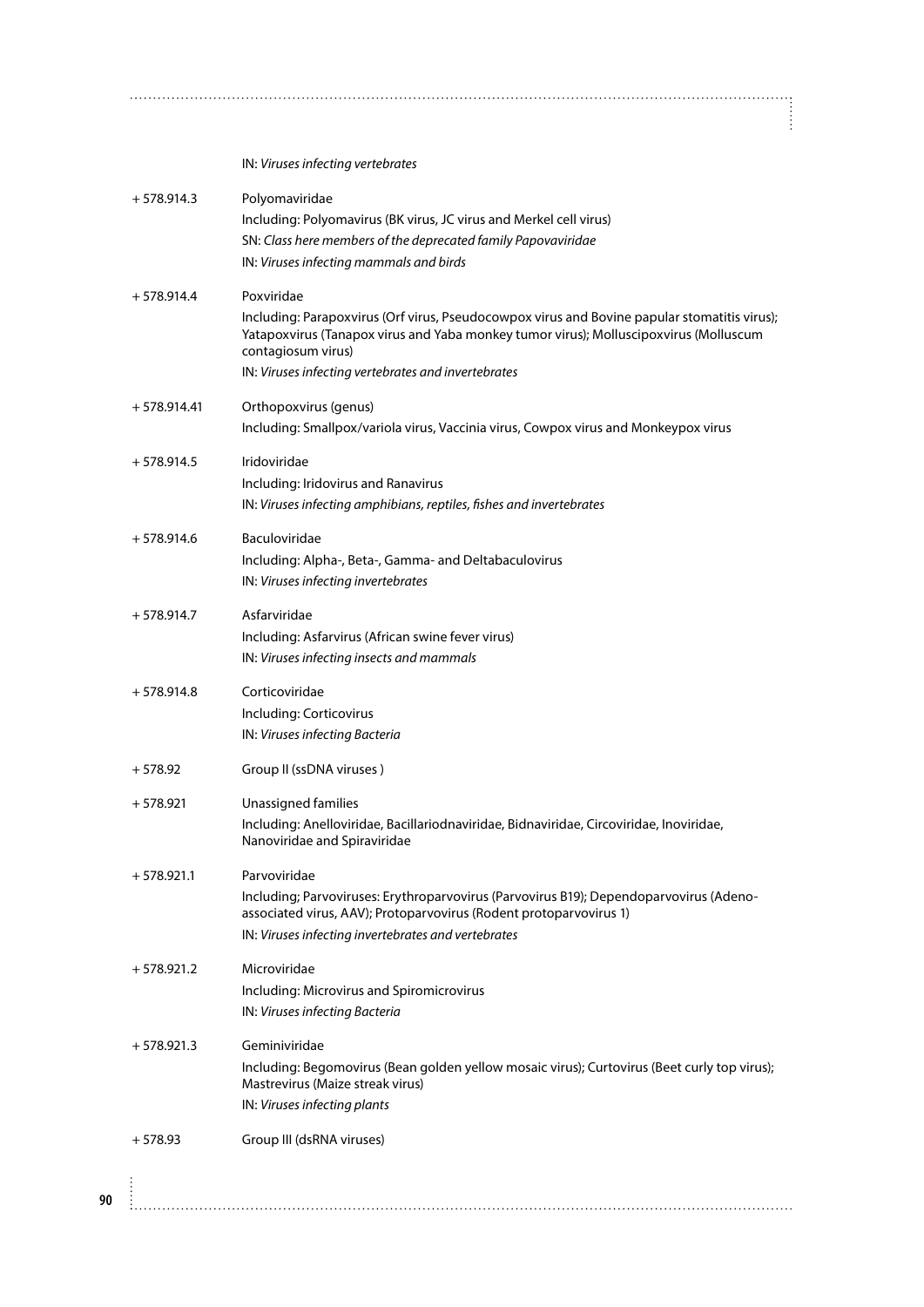|               | <b>REVISION PROPOSALS AND REPORTS</b>                                                                                                                                                                                                                                                                           |
|---------------|-----------------------------------------------------------------------------------------------------------------------------------------------------------------------------------------------------------------------------------------------------------------------------------------------------------------|
| ÷             |                                                                                                                                                                                                                                                                                                                 |
|               |                                                                                                                                                                                                                                                                                                                 |
| $+578.931$    | Unassigned families<br>Including: Amalgaviridae, Birnaviridae, Chrysoviridae, Endornaviridae, Hypoviridae,<br>Megabirnaviridae, Partitiviridae, Picobirnaviridae, Quadriviridae and Totiviridae                                                                                                                 |
| $+578.931.1$  | Reoviridae<br>Including: Orbivirus (Bluetongue virus, African horse sickness virus and Epizootic hemorrhagic<br>disease virus); Phytoreovirus (Wound tumor virus); Seadornavirus (Banna virus); Coltivirus<br>(Colorado tick fever virus)<br>IN: Viruses infecting fungi, plants, invertebrates and vertebrates |
|               |                                                                                                                                                                                                                                                                                                                 |
| $+578.931.11$ | Rotavirus (genus)<br>Including: Rotaviruses                                                                                                                                                                                                                                                                     |
| $+578.931.2$  | Cystoviridae<br>Including: Cystovirus (Pseudomonas phage)<br>IN: Viruses infecting Bacteria                                                                                                                                                                                                                     |
| $+578.94$     | Group IV ((+)ssRNA viruses)                                                                                                                                                                                                                                                                                     |
| $+578.941$    | <b>Nidovirales</b><br>Including: Arteriviridae, Mesoniviridae and Roniviridae                                                                                                                                                                                                                                   |
| $+578.941.1$  | Coronaviridae<br>Including: Coronaviruses: Betacoronavirus (SARS-CoV and MERS-CoV)<br>IN: Viruses infecting mammals and birds                                                                                                                                                                                   |
| $+578.942$    | Picornavirales<br>Including: Dicistroviridae, Iflaviridae and Marnaviridae                                                                                                                                                                                                                                      |
| $+578.942.1$  | Picornaviridae<br>Including: Senecavirus (Senecaviruses)<br>IN: Viruses infecting vertebrates                                                                                                                                                                                                                   |
| $+578.942.11$ | Aphthovirus (genus)<br>Including: Foot-and-mouth disease virus                                                                                                                                                                                                                                                  |
| $+578.942.12$ | Enterovirus (genus)<br>Including: Enteroviruses, Poliovirus and Rhinovirus                                                                                                                                                                                                                                      |
| $+578.942.13$ | Hepatovirus (genus)<br>Including: Hepatovirus A                                                                                                                                                                                                                                                                 |
| $+578.942.2$  | Secoviridae<br>Including: Cheravirus (Cherry rasp leaf virus); Fabavirus (Broad bean wilt virus 1); Nepovirus<br>(Tobacco ringspot virus); Comovirus (Cowpea mosaic virus)<br>IN: Viruses infecting plants                                                                                                      |
| $+578.943$    | Tymovirales<br>Including: Gammaflexiviridae                                                                                                                                                                                                                                                                     |
| $+578.943.1$  | Tymoviridae<br>Including: Tymovirus (Turnip yellow mosaic virus) and Maculavirus (Grapevine fleck virus)                                                                                                                                                                                                        |
| $+578.943.2$  | Alphaflexiviridae                                                                                                                                                                                                                                                                                               |
|               |                                                                                                                                                                                                                                                                                                                 |
|               | EXTENSIONS AND CORRECTIONS TO THE UDC, 36-37 (2014-2015)                                                                                                                                                                                                                                                        |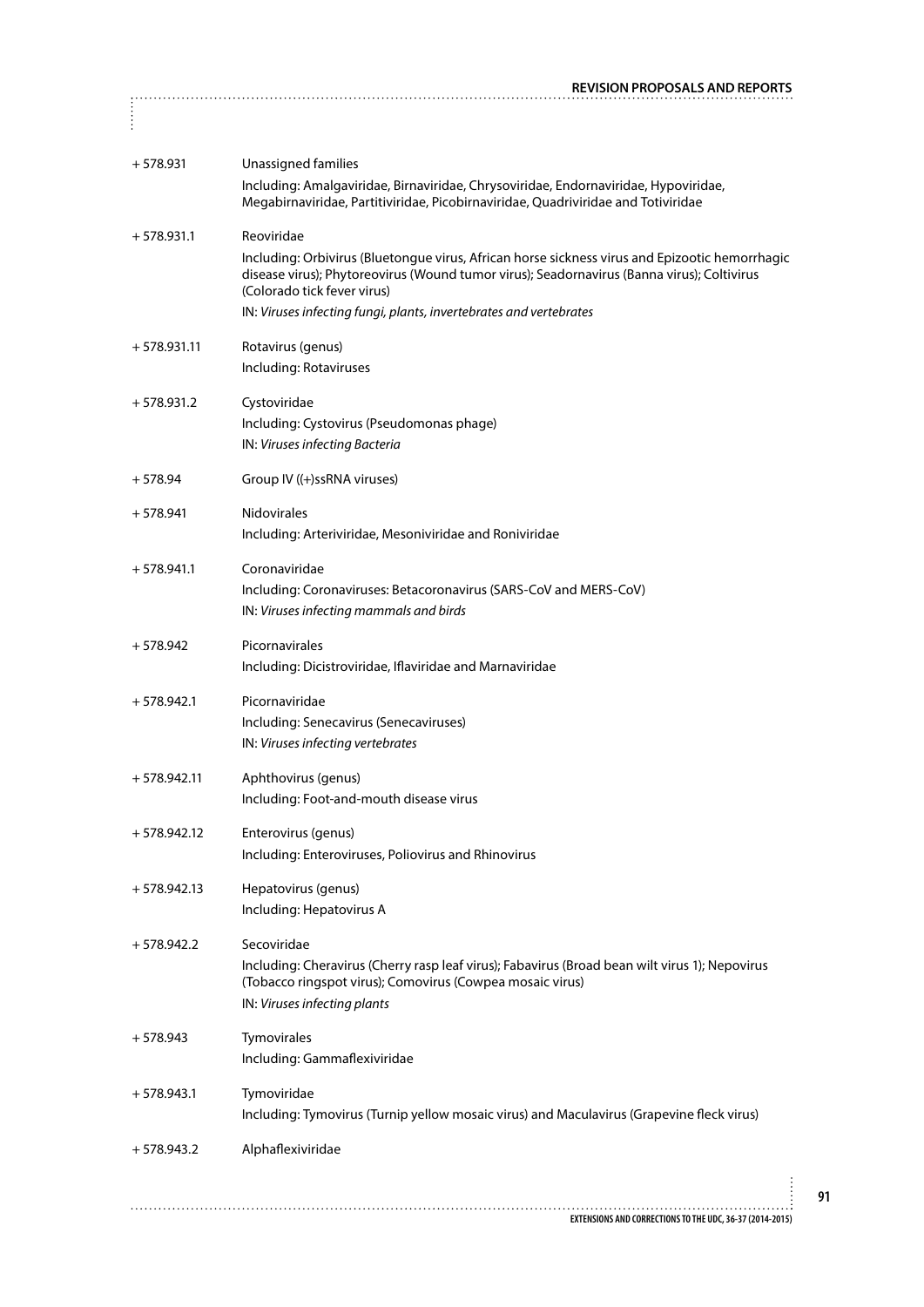|               | Including: Potexvirus (Potato virus X)                                                                                                                                                                                                                                                                         |
|---------------|----------------------------------------------------------------------------------------------------------------------------------------------------------------------------------------------------------------------------------------------------------------------------------------------------------------|
|               | IN: Viruses infecting plants and fungi                                                                                                                                                                                                                                                                         |
| $+578.943.3$  | Betaflexiviridae                                                                                                                                                                                                                                                                                               |
|               | Including: Carlavirus (Carnation latent virus) and Vitivirus (Grapevine virus)                                                                                                                                                                                                                                 |
|               | IN: Viruses infecting plants and fungi                                                                                                                                                                                                                                                                         |
| $+578.944$    | Unassigned families (I)                                                                                                                                                                                                                                                                                        |
|               | Including: Alphatetraviridae, Alvernaviridae, Barnaviridae, Benyviridae, Carmotetraviridae,<br>Fusariviridae, Narnaviridae and Permutotetraviridae                                                                                                                                                             |
| $+578.944.1$  | Caliciviridae                                                                                                                                                                                                                                                                                                  |
|               | Including: Lagovirus (Rabbit hemorrhagic disease virus) and Norovirus (Winter vomiting virus)                                                                                                                                                                                                                  |
|               | IN: Viruses infecting vertebrates                                                                                                                                                                                                                                                                              |
| $+578.944.2$  | Flaviviridae                                                                                                                                                                                                                                                                                                   |
|               | Including: Hepacivirus (Hepatitis C virus); Pegivirus (Pegiviruses); Pestivirus (Bovine viral<br>diarrhea virus 1)                                                                                                                                                                                             |
|               | IN: Viruses infecting mammals                                                                                                                                                                                                                                                                                  |
| $+578.944.21$ | Flavivirus (genus)                                                                                                                                                                                                                                                                                             |
|               | Including: Yellow fever virus, West Nile virus, Zika virus, Dengue virus and Tick-borne<br>encephalitis virus                                                                                                                                                                                                  |
| $+578.944.3$  | Luteoviridae                                                                                                                                                                                                                                                                                                   |
|               | Including: Polerovirus (Potato leafroll virus) and Luteovirus (Barley yellow dwarf virus-PAV)<br>IN: Viruses infecting plants                                                                                                                                                                                  |
| $+578.944.4$  | Togaviridae                                                                                                                                                                                                                                                                                                    |
|               | IN: Viruses infecting insects and vertebrates                                                                                                                                                                                                                                                                  |
| $+578.944.41$ | Alphavirus (genus)                                                                                                                                                                                                                                                                                             |
|               | Including: Chikungunya virus, Ross River virus and Sindbis virus                                                                                                                                                                                                                                               |
| $+578.944.42$ | Rubivirus (genus)                                                                                                                                                                                                                                                                                              |
|               | Including: Rubella virus                                                                                                                                                                                                                                                                                       |
| $+578.944.5$  | Tombusviridae                                                                                                                                                                                                                                                                                                  |
|               | Including: Alphanecrovirus (Tobacco necrosis virus A); Betanecrovirus (Tobacco necrosis<br>virus B); Machlomovirus (Maize chlorotic mottle virus); Panicovirus (Panicum mosaic virus);<br>Umbravirus (Tobacco mottle virus); Tombusvirus (Tomato bushy shunt virus); Zeavirus (Maize<br>necrotic streak virus) |
|               | IN: Viruses infecting plants                                                                                                                                                                                                                                                                                   |
| $+578.944.6$  | Virgaviridae                                                                                                                                                                                                                                                                                                   |
|               | Including: Furovirus (Soil-borne wheat mosaic virus); Hordeivirus (Barley stripe mosaic virus);<br>Pomovirus (Potato mop-top virus); Tobravirus (Tobacco rattle virus)                                                                                                                                         |
|               | IN: Viruses infecting plants                                                                                                                                                                                                                                                                                   |
| $+578.944.61$ | Tobamovirus (genus)                                                                                                                                                                                                                                                                                            |
|               | Including: Tobacco mosaic virus                                                                                                                                                                                                                                                                                |
| $+578.944.7$  | Potyviridae                                                                                                                                                                                                                                                                                                    |
|               |                                                                                                                                                                                                                                                                                                                |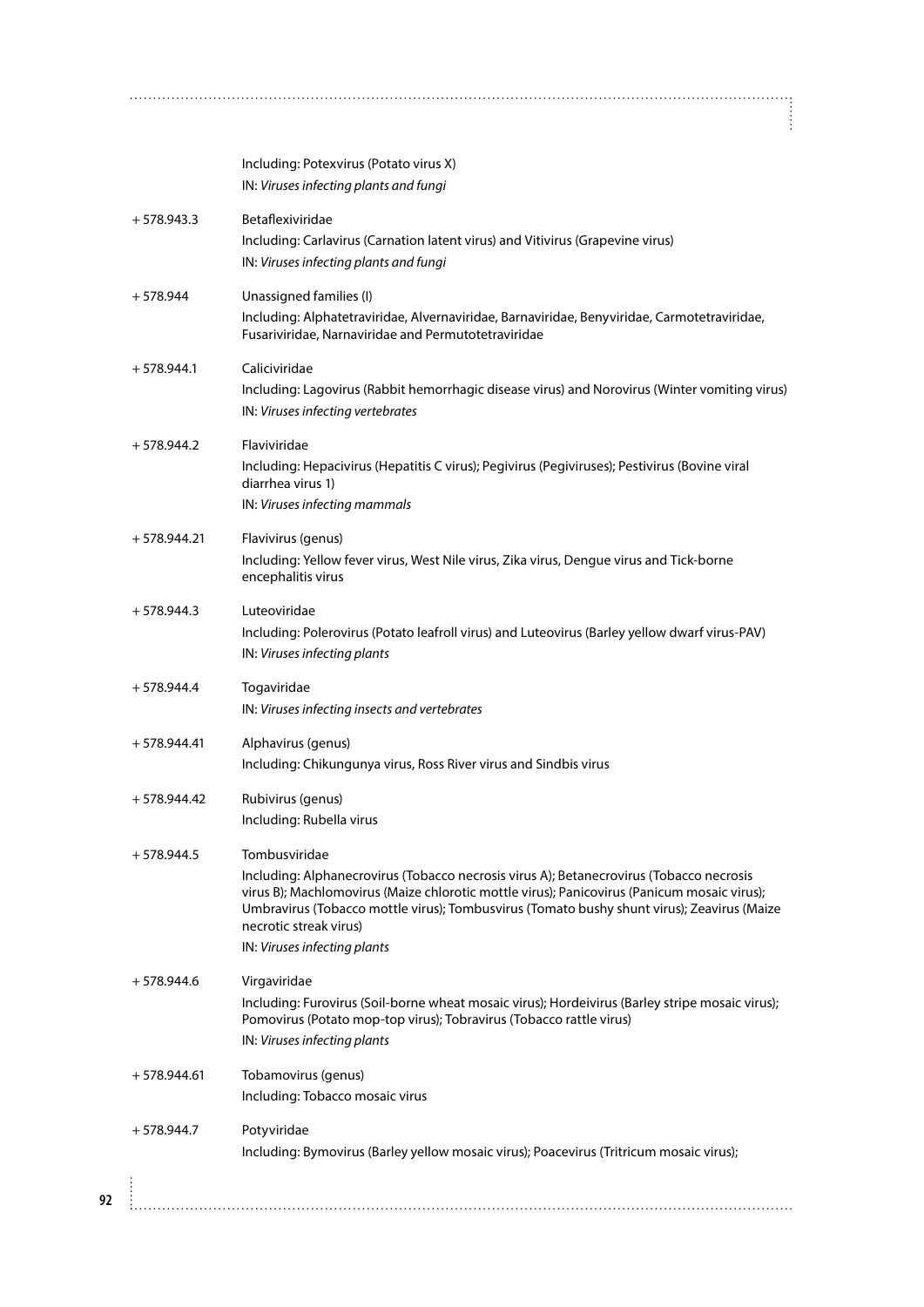|               | <b>REVISION PROPOSALS AND REPORTS</b>                                                                                                                                                                                                      |
|---------------|--------------------------------------------------------------------------------------------------------------------------------------------------------------------------------------------------------------------------------------------|
|               |                                                                                                                                                                                                                                            |
|               | Potyvirus (Potato virus Y); Tritimovirus (Wheat streak mosaic virus)<br>IN: Viruses infecting plants                                                                                                                                       |
| $+578.944.8$  | Bromoviridae<br>Including: Alfamovirus (Alfalfa mosaic virus); Bromovirus (Brome mosaic virus); Ilarvirus<br>(Tobacco streak virus); Oleavirus (Olive latent virus 2); Cucumovirus (Cucumber mosaic virus)<br>IN: Viruses infecting plants |
| $+578.945$    | Unassigned families (II)                                                                                                                                                                                                                   |
| $+578.945.1$  | Closteroviridae<br>Including: Closteovirus (Beet yellows virus) and Crinivirus (Lettuce infectious yellow virus)<br>IN: Viruses infecting plants                                                                                           |
| $+578.945.2$  | Leviviridae<br>IN: Viruses infecting Bacteria                                                                                                                                                                                              |
| $+578.945.3$  | Astroviridae<br>Including: Avastrovirus (Avian nephritis virus) and Mamastrovirus<br>IN: Viruses infecting mammals                                                                                                                         |
| $+578.945.4$  | Hepeviridae<br>Including: Orthohepevirus (Hepatitis E virus)<br>IN: Viruses infecting vertebrates                                                                                                                                          |
| $+578.945.5$  | Nodaviridae<br>Including: Betanodavirus (Nervous necrosis virus, NNV)<br>IN: Viruses infecting invertebrates and vertebrates                                                                                                               |
| $+578.95$     | Group V ((-)ssRNA viruses)                                                                                                                                                                                                                 |
| $+578.951$    | Mononegavirales                                                                                                                                                                                                                            |
| $+578.951.1$  | Bornaviridae<br>Including: Bornavirus (Bornaviruses)<br>IN: Viruses infecting vertebrates                                                                                                                                                  |
| $+578.951.2$  | Filoviridae<br>Including: Cuevavirus (Lloviu virus) and Marbugvirus (Marburg virus)<br>IN: Viruses infecting vertebrates                                                                                                                   |
| $+578.951.21$ | Ebolavirus (genus)<br>Including: Ebola virus                                                                                                                                                                                               |
| $+578.951.3$  | Paramyxoviridae<br>Including: Avulavirus (Avian paramyxovirus); Henipavirus (Hendra, Nipah and Cedar viruses);<br>Respirovirus (Sendai virus) and Rubulavirus (Mumps virus)<br>IN: Viruses infecting vertebrates                           |
| $+578.951.31$ | Morbillivirus (genus)<br>Including: Measles virus                                                                                                                                                                                          |
| $+578.951.4$  | Rhabdoviridae                                                                                                                                                                                                                              |
|               | EXTENSIONS AND CORRECTIONS TO THE UDC, 36-37 (2014-2015)                                                                                                                                                                                   |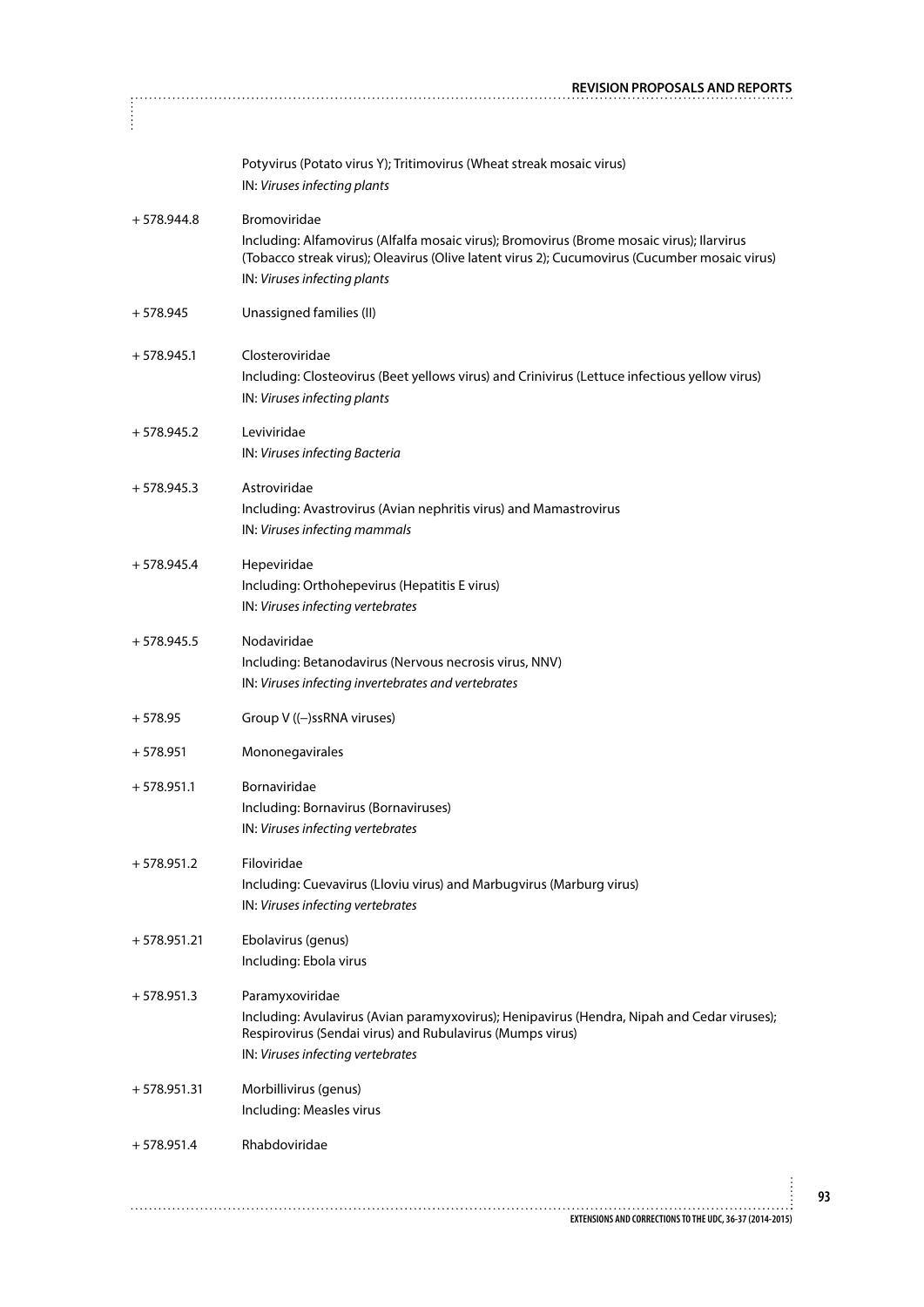|               | Including: Cytorhabdovirus (Lettuce necrotic yellows virus) and Nucleorhabdovirus (Potato<br>yellow dwarf virus)<br>IN: Viruses infecting plants, invertebrates and vertebrates                                                                                                              |
|---------------|----------------------------------------------------------------------------------------------------------------------------------------------------------------------------------------------------------------------------------------------------------------------------------------------|
| $+578.951.41$ | Lyssavirus (genus)<br>Including: Rabies virus                                                                                                                                                                                                                                                |
| $+578.951.5$  | Nyamiviridae<br>Including: Nyavirus (Midway virus)<br>IN: Viruses infecting invertebrates and vertebrates                                                                                                                                                                                    |
| $+578.952$    | Unassigned families<br>Including: Ophioviridae                                                                                                                                                                                                                                               |
| $+578.952.1$  | Arenaviridae<br>Including: Mammarenavirus (Lymphocytic choriomeningitis virus, Guanarito virus, Junin virus,<br>Lassa virus, Lujo virus, Machupo virus and Sabia virus)<br>IN: Viruses infecting mammals                                                                                     |
| $+578.952.2$  | Bunyaviridae<br>Including: Orthobunyavirus (Alajuela virus, Batai virus and Tete virus)<br>IN: Viruses infecting plants, invertebrates and vertebrates                                                                                                                                       |
| $+578.952.21$ | Hantavirus (genus)<br>Including: Hanta virus                                                                                                                                                                                                                                                 |
| $+578.952.22$ | Nairovirus (genus)<br>Including: Crimean-Congo hemorrhagic fever virus, Ganjam virus and Hazara virus                                                                                                                                                                                        |
| $+578.952.3$  | Orthomyxoviridae<br>Including: Thogotovirus (Araguari virus and Bourbon virus)<br>IN: Viruses infecting invertebrates and vertebrates                                                                                                                                                        |
| $+578.952.31$ | Influenzavirus (genus)<br>Including: Influenza virus A, B and C                                                                                                                                                                                                                              |
| $+578.96$     | Group VI (ssRNA-RT viruses)                                                                                                                                                                                                                                                                  |
| $+578.961$    | Unassigned families                                                                                                                                                                                                                                                                          |
| $+578.961.1$  | Retroviridae<br>Including: Alpharetrovirus (Avian leukosis virus and Rous sarcoma virus); Betaretrovirus<br>(Simian retroviruses, SRV); Gammaretrovirus (Feline leukemia virus); Deltaretrovirus (Bovine<br>leukemia virus); Spumavirus (foamy viruses)<br>IN: Viruses infecting vertebrates |
| $+578.961.11$ | Lentivirus (genus)<br>Including: Human immunodeficiency viruses (HIV)                                                                                                                                                                                                                        |
| $+578.97$     | Group VII (dsDNA-RT viruses)                                                                                                                                                                                                                                                                 |
| $+578.971$    | Unassigned families                                                                                                                                                                                                                                                                          |
| $+578.971.1$  | Caulimoviridae                                                                                                                                                                                                                                                                               |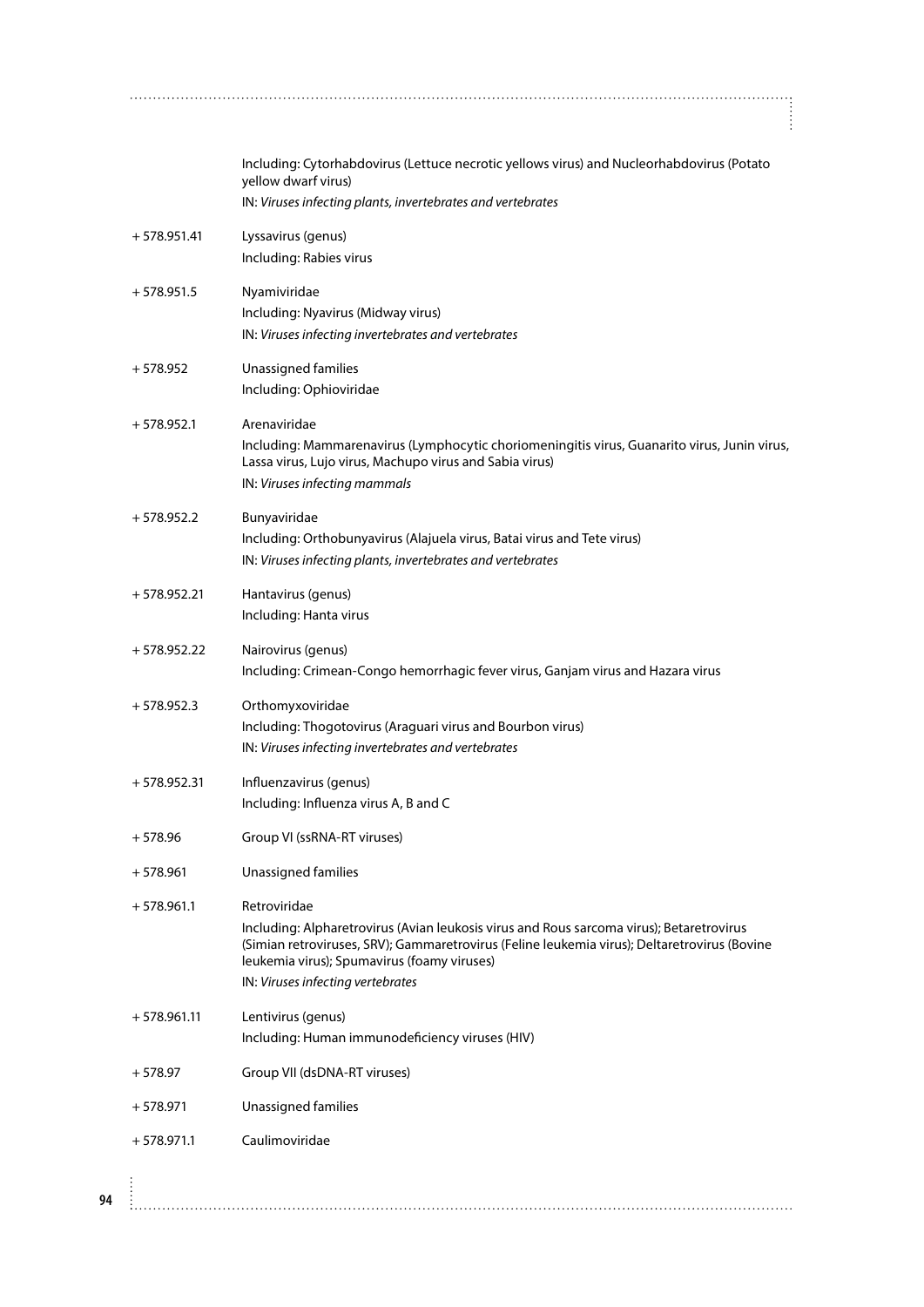|                | Including: Solendovirus (Tobacco vein clearing virus); Soymovirus (Soybean chlorotic mottle<br>virus); Caulimovirus (Cauliflower mosaic virus)<br>IN: Viruses infecting plants and invertebrates |
|----------------|--------------------------------------------------------------------------------------------------------------------------------------------------------------------------------------------------|
| $+578.971.2$   | Hepadnaviridae<br>IN: Viruses infecting vertebrates                                                                                                                                              |
| $+578.971.21$  | Orthohepadnavirus (genus)<br>Including: Hepatitis B virus                                                                                                                                        |
| $+578.99$      | Unclassified viruses and virus-like particles                                                                                                                                                    |
| ! 579.8        | <b>Classification of bacteria</b><br><b>SN:</b> For systematics of bacteria, see 579.9                                                                                                           |
| $+579.81/0.82$ | Bacteria according to energy and carbon source                                                                                                                                                   |
| !579.81        | Autotrophic bacteria<br><b>SN:</b> Class phototrophic bacteria at 579.812<br>[Revision comment: The scope of this class is broadened: the previous description was<br>"Phototrophic bacteria"]   |
| x 579.811      | (Rhodospirillales) $\rightarrow$ 579.931                                                                                                                                                         |
| x 579.811.1    | (Rhodospirillaceae) $\rightarrow$ 579.931.5                                                                                                                                                      |
| x 579.811.2/.3 | (Chromatiaceae) $\rightarrow$ 579.935.2                                                                                                                                                          |
| x 579.811.4    | (Chlorobiaceae) $\rightarrow$ 579.946.1                                                                                                                                                          |
| $+579.812$     | Phototrophic bacteria                                                                                                                                                                            |
| $+579.812.1$   | Photoheterotrophic bacteria<br>Including: Green and purple non-sulphur bacteria and AAPB (aerobic anoxygenic<br>photoheterotrophic bacteria)                                                     |
| $+579.812.2$   | Photoautotrophic bacteria<br>Including: Oxygenic (cyanobacteria) and anoxygenic photosynthetic bacteria (green and<br>purple sulphur bacteria)                                                   |
| $+579.813$     | Chemotrophic bacteria                                                                                                                                                                            |
| $+579.813.1$   | Chemoheterotrophic bacteria                                                                                                                                                                      |
| $+579.813.2$   | Chemoautotrophic bacteria<br>Including: Chemolithotrophic bacteria                                                                                                                               |
| $+579.813.21$  | Sulphur bacteria<br>Including: Genus Beggiatoa                                                                                                                                                   |
| $+579.813.22$  | Hydrogen bacteria<br>Including: Genus Hydrogenobacter                                                                                                                                            |
| $+579.813.23$  | Iron bacteria<br>Including: Genera Thiobacillus and Leptospirillum                                                                                                                               |
| $+579.813.24$  | Methane bacteria                                                                                                                                                                                 |
|                |                                                                                                                                                                                                  |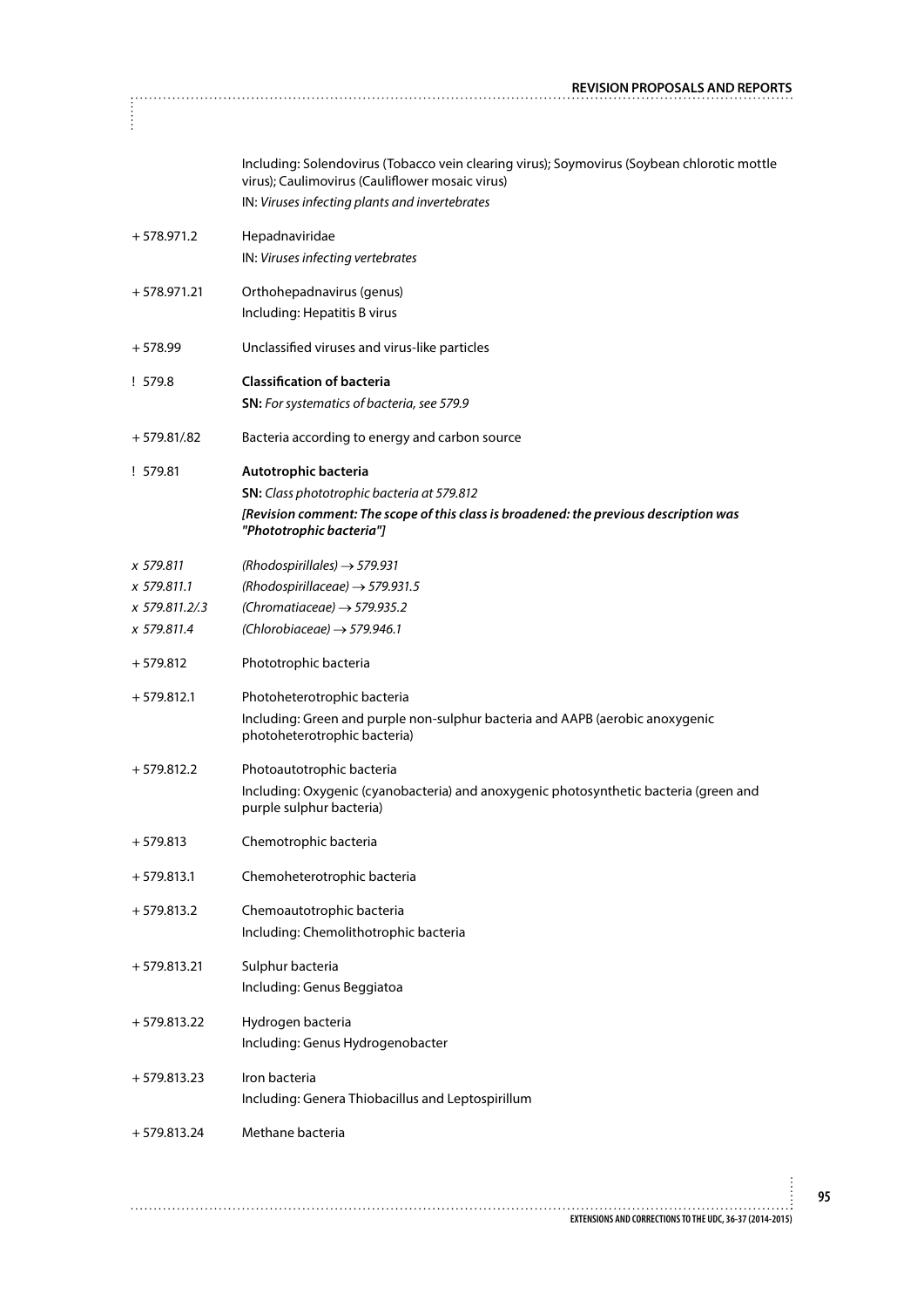| $+579.813.25$                                                                                                                                                 | Nitrifying bacteria<br>Including: Genera Nitrosomonas and Nitrobacter                                                                                                                                                                                                                                                                                                                                                                                                                                                   |
|---------------------------------------------------------------------------------------------------------------------------------------------------------------|-------------------------------------------------------------------------------------------------------------------------------------------------------------------------------------------------------------------------------------------------------------------------------------------------------------------------------------------------------------------------------------------------------------------------------------------------------------------------------------------------------------------------|
| ! 579.82                                                                                                                                                      | Heterotrophic bacteria<br>SN: Class gliding bacteria at 579.839.1                                                                                                                                                                                                                                                                                                                                                                                                                                                       |
| x 579.821<br>x 579.821.1<br>x 579.821.2<br>x 579.821.3<br>x 579.821.4<br>x 579.822<br>x 579.822.1<br>x 579.822.2<br>x 579.822.3<br>x 579.822.4<br>x 579.822.9 | $(Myxobacteriales) \rightarrow 579.937$<br>$(Myxococcaceae) \rightarrow$ 579.937.1<br>(Archangiaceae) $\rightarrow$ 579.937.2<br>$(Cystobacteriaceae) \rightarrow$ 579.937.3<br>(Polyangiaceae) $\rightarrow$ 579.937.4<br>(Cytophagales) $\rightarrow$ 579.943<br>(Cytophagaceae) $\rightarrow$ 579.943.1<br>(Beggiatoaceae) $\rightarrow$ 579.936.5<br>(Simonsiellaceae) $\rightarrow$ 579.934.8<br>(Leucotrichaceae) $\rightarrow$ 579.936.5<br>(Families and genera of uncertain affiliation) $\rightarrow$ 579.943 |
| $+579.823$                                                                                                                                                    | Saprophytic bacteria<br>Including: Genera Zygomonas, Acetobacter and Lactobacillus                                                                                                                                                                                                                                                                                                                                                                                                                                      |
| $+579.824$                                                                                                                                                    | Parasitic bacteria<br>Including: Genera Salmonella, Mycobacterium and Clostridium                                                                                                                                                                                                                                                                                                                                                                                                                                       |
| $+579.825$                                                                                                                                                    | Symbiotic bacteria<br>Including: Genera Rhizobium and Azotobacter                                                                                                                                                                                                                                                                                                                                                                                                                                                       |
|                                                                                                                                                               |                                                                                                                                                                                                                                                                                                                                                                                                                                                                                                                         |
| ! 579.83                                                                                                                                                      | Bacteria according to several criteria<br>[Revision comment: The scope of this class is changed: the previous description was "Sheathed<br>bacteria"]                                                                                                                                                                                                                                                                                                                                                                   |
| x 579.83<br>x 579.831<br>x 579.832/.833<br>x 579.834<br>x 579.834.1<br>x 579.835<br>x 579.835.1<br>x 579.835.9                                                | (Sheathed bacteria) $\rightarrow$ 579.837.1; 579.837.2<br>(Sheathed bacteria) $\rightarrow$ 579.837.1<br>(Budding and/or appendaged bacteria) $\rightarrow$ 579.837.2<br>(Spirochaetes) $\rightarrow$ 579.96<br>(Spirochaetales) $\rightarrow$ 579.961<br>(Spiral and curved bacteria) $\rightarrow$ 579.836.3; 579.836.4<br>(Spirillaceae) $\rightarrow$ 579.933.2<br>(Genera of uncertain affiliation) $\rightarrow$ 579.836.3; 579.836.4                                                                             |
| $+579.836$                                                                                                                                                    | Bacteria according to shape                                                                                                                                                                                                                                                                                                                                                                                                                                                                                             |
| $+579.836.1$                                                                                                                                                  | Cocci                                                                                                                                                                                                                                                                                                                                                                                                                                                                                                                   |
| $+579.836.2$                                                                                                                                                  | Rods                                                                                                                                                                                                                                                                                                                                                                                                                                                                                                                    |
| $+579.836.3$                                                                                                                                                  | Curved bacteria                                                                                                                                                                                                                                                                                                                                                                                                                                                                                                         |
| $+579.836.4$                                                                                                                                                  | Spiral bacteria                                                                                                                                                                                                                                                                                                                                                                                                                                                                                                         |
| $+579.837$                                                                                                                                                    | Bacteria according to structure                                                                                                                                                                                                                                                                                                                                                                                                                                                                                         |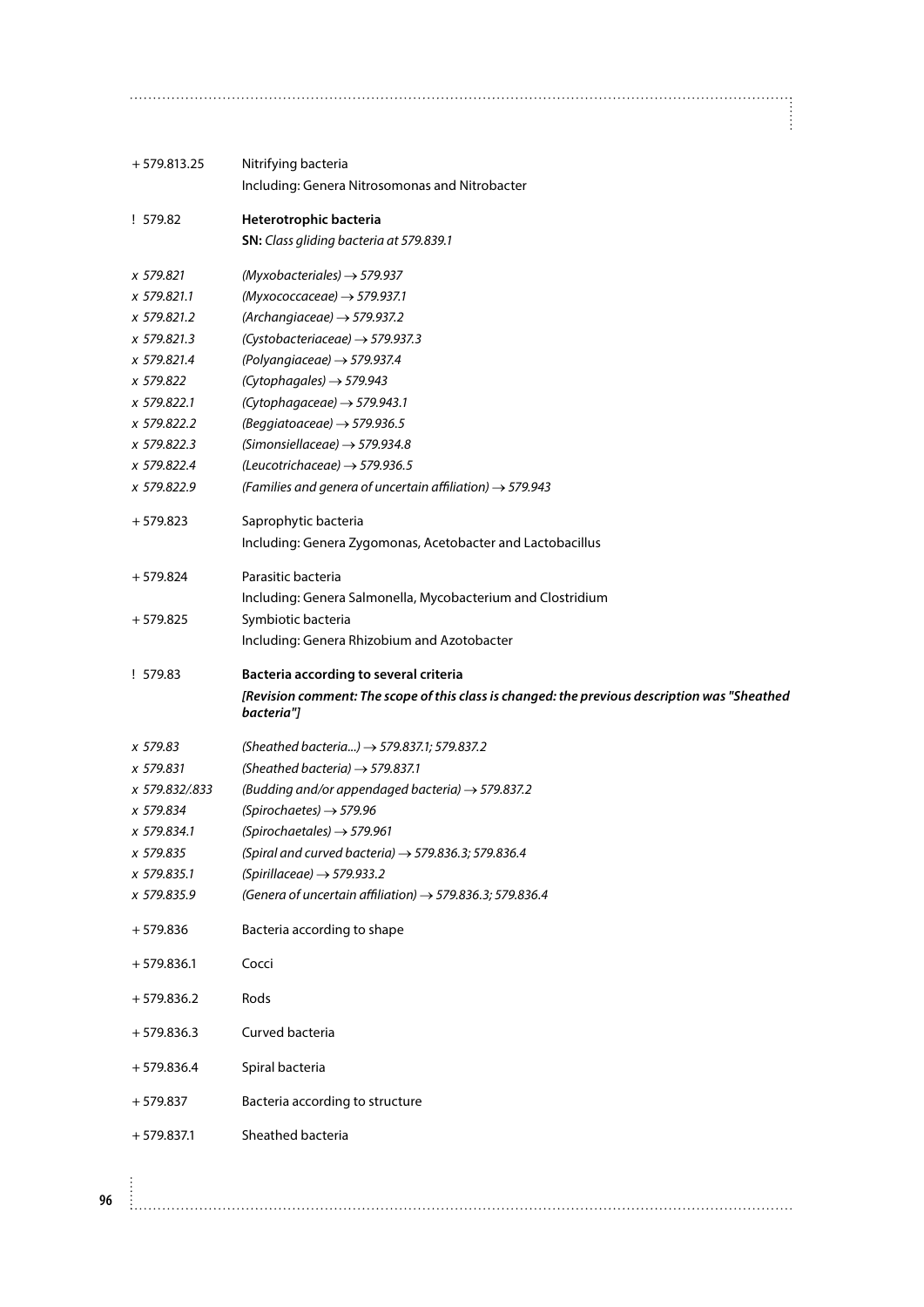|               | <b>REVISION PROPOSALS AND REPORTS</b>                                                                                                           |
|---------------|-------------------------------------------------------------------------------------------------------------------------------------------------|
| $\frac{1}{2}$ |                                                                                                                                                 |
| $+579.837.2$  | Budding and/or appendaged bacteria                                                                                                              |
|               | Including: Prosthecate and non-prosthecate bacteria and morphologically unusual budding<br>bacteria (involved in iron and manganese deposition) |
| $+579.837.3$  | Non-budding bacteria                                                                                                                            |
| $+579.838$    | Bacteria according to spore formation                                                                                                           |
| $+579.838.1$  | Sporing bacteria                                                                                                                                |
| + 579.838.2   | Non-sporing bacteria                                                                                                                            |
| + 579.839     | Bacteria according to movement                                                                                                                  |
| $+579.839.1$  | Gliding bacteria                                                                                                                                |
|               | Including: Single celled gliding bacteria, filamentous gliding bacteria, sulphur-oxidizing<br>gliding bacteria and fruiting gliding bacteria    |
| $+579.839.2$  | Flagellated bacteria                                                                                                                            |
| $+579.839.3$  | Ciliated bacteria                                                                                                                               |
| + 579.84/.86  | Bacteria according to Gram staining and shape                                                                                                   |
| ! 579.84      | Gram negative cocci and rods                                                                                                                    |
|               | <b>SN:</b> Class Gram negative bacteria in general at 579.93/.96                                                                                |
|               | [Revision comment: The scope of this class is broadened: the previous description was "Gram-<br>negative bacteria"]                             |
| ! 579.841     | Gram negative aerobic and facultative anaerobic cocci                                                                                           |
|               | Including: Genera Neisseria and Moraxella                                                                                                       |
|               | <b>SN:</b> Class Gram negative aerobic rods at 579.842. Class Legionella at 579.935.5                                                           |
|               | [Revision comment: The scope of this class is narrowed: the previous description was "Gram-<br>negative aerobic rods and cocci"]                |
| x 579.841.1   | (Pseudomonadaceae) $\rightarrow$ 579.936.2                                                                                                      |
| x 579.841.2   | $(Azotobacteriaceae) \rightarrow$ 579.936.2                                                                                                     |
| x 579.841.3   | (Rhizobiaceae) $\rightarrow$ 579.932.3                                                                                                          |
| x 579.841.4   | (Methylomonadaceae) $\rightarrow$ 579.935/.936                                                                                                  |
| x 579.841.5   | (Halobacteriaceae) $\rightarrow$ 579.991.3                                                                                                      |
| x 579.841.9   | (Genera of uncertain affiliation) $\rightarrow$ 579.841                                                                                         |
| ! 579.842     | Gram negative aerobic and facultative anaerobic rods                                                                                            |
|               | Including: Genera Salmonella, Pseudomonas, Vibrio and Haemophilus                                                                               |
|               | [Revision comment: The scope of this class is broadened: the previous description was "Gram-<br>negative facultatively anaerobic rods"]         |
| x 579.842.1/2 | $(Enterobacteriaceae) \rightarrow$ 579.935.3                                                                                                    |
| x 579.843     | (Vibrionaceae) $\rightarrow$ 579.936.7                                                                                                          |
| x 579.843.9   | (Genera of uncertain affiliation) $\rightarrow$ 579.936.7                                                                                       |
| ! 579.844     | Gram negative anaerobic rods                                                                                                                    |
|               | <b>Including:</b> Genera Bacteroides and Fusobacterium                                                                                          |
|               | SN: Class Gram negative anaerobic cocci at 579.845                                                                                              |
|               |                                                                                                                                                 |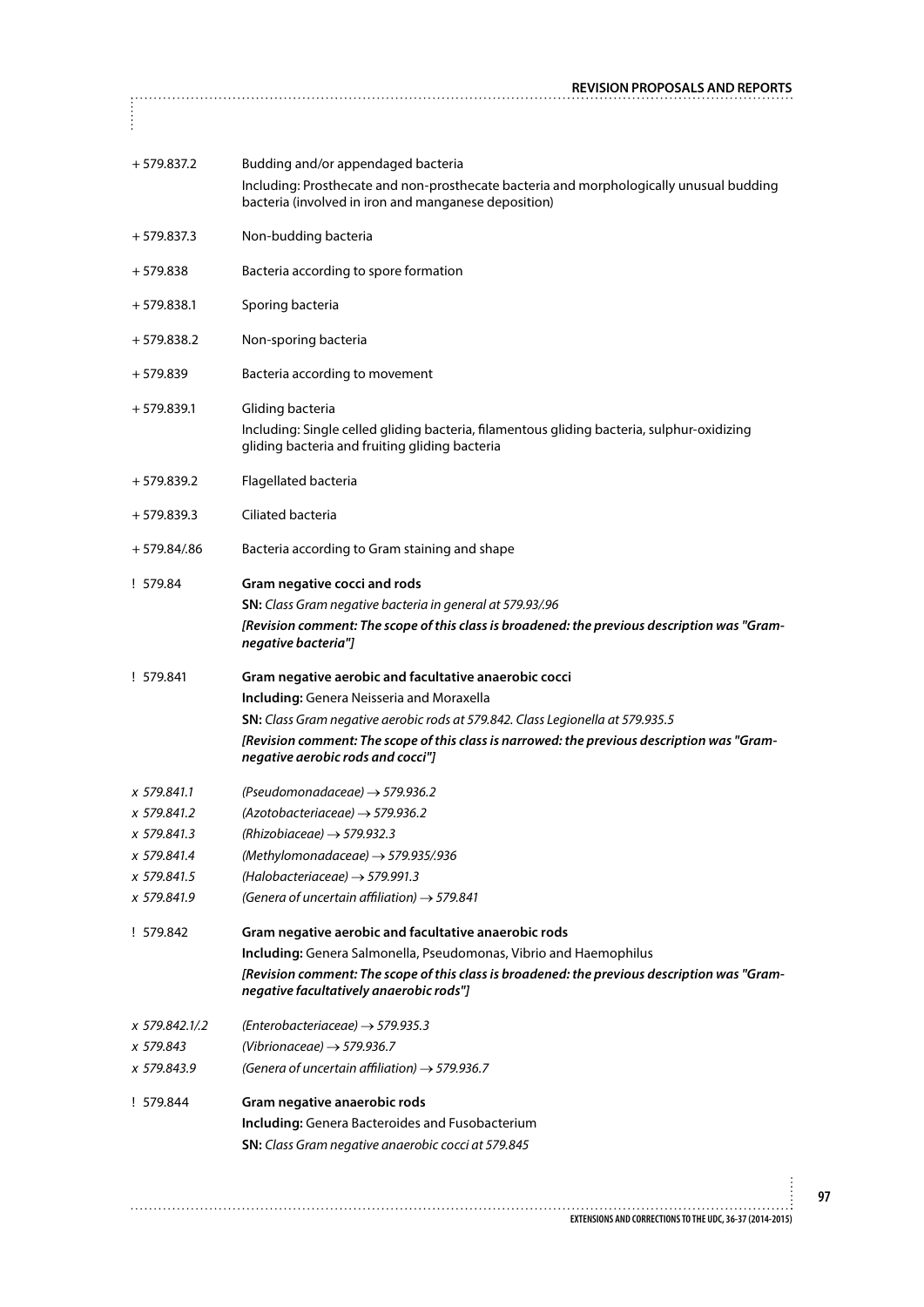*[Revision comment: The scope of this class is narrowed: the previous description was "Gramnegative anaerobic bacteria"] x 579.844.1 (Bacteroidaceae)* → *579.941.1 x 579.844.9 (Genera of uncertain affiliation)* → *579.844* ! 579.845 **Gram negative anaerobic cocci Including:** Genus Veillonella *x 579.845.1 (Veillonellaceae)* → *579.928.1 x 579.846 (Gram-negative chemolithotrophic bacteria)* → *579.813.2 x 579.846.1 (Nitrobacteraceae)* → *579.932.4; 579.933.1 x 579.846.2 (Bacteria metabolizing sulphur)* → *579.813.21 x 579.846.3 (Siderocapsaceae)* → *579.912.1* ! 579.85 **Miscellaneous (poorly staining species)** *[Revision comment: The scope of this class is changed: the previous description was "Methaneproducing bacteria. Endospore-forming rods and cocci"] x 579.851 (Methane-producing bacteria)* → *579.813.24; 579.991 x 579.852 (Endospore-forming rods and cocci)* → *579.838.1 x 579.852.1 (Bacillaceae)* → *579.923.1 x 579.852.11 (Bacillus spp)* → *579.923.1 x 579.852.13 (Clostridium)* → *579.921.2 x 579.852.9 (Genera of uncertain affiliation)* → *579.838.1*

! 579.86 **Gram positive cocci and rods SN:** *Class Gram positive bacteria in general at 579.91/.92 [Revision comment: The scope of this class is broadened: the previous description was "Grampositive cocci. Asporogenous rod-shaped bacteria"]*

*x 579.862 (Streptococcaceae)* → *579.924.2*

*x 579.863 (Peptococcaceae)* → *579.921.1*

*x 579.864 (Lactobacillaceae)* → *579.924.1*

+ 579.865 Gram positive aerobic and facultative anaerobic cocci Including: Genera Staphylococcus, Streptococcus and Enterococcus

- + 579.866 Gram positive anaerobic cocci Including: Genus Peptostreptococcus
- + 579.867 Gram positive aerobic and facultative anaerobic rods Including: Genera Bacillus, Listeria and Corynebacterium
- + 579.868 Gram positive anaerobic rods Including: Genera Actinomyces and Clostridium
- *x 579.869 (Genera of uncertain affiliation)* → *579.86*
- *x 579.87 (Actinomycetes and related organisms)* → *579.911/.913*
- *x 579.871 (Coryneform group of bacteria)* → *579.911.4*
- *x 579.872 (Propionybacteriaceae)* → *579.912.8*
- *x 579.873 (Actinomycetales)* → *579.911/.913*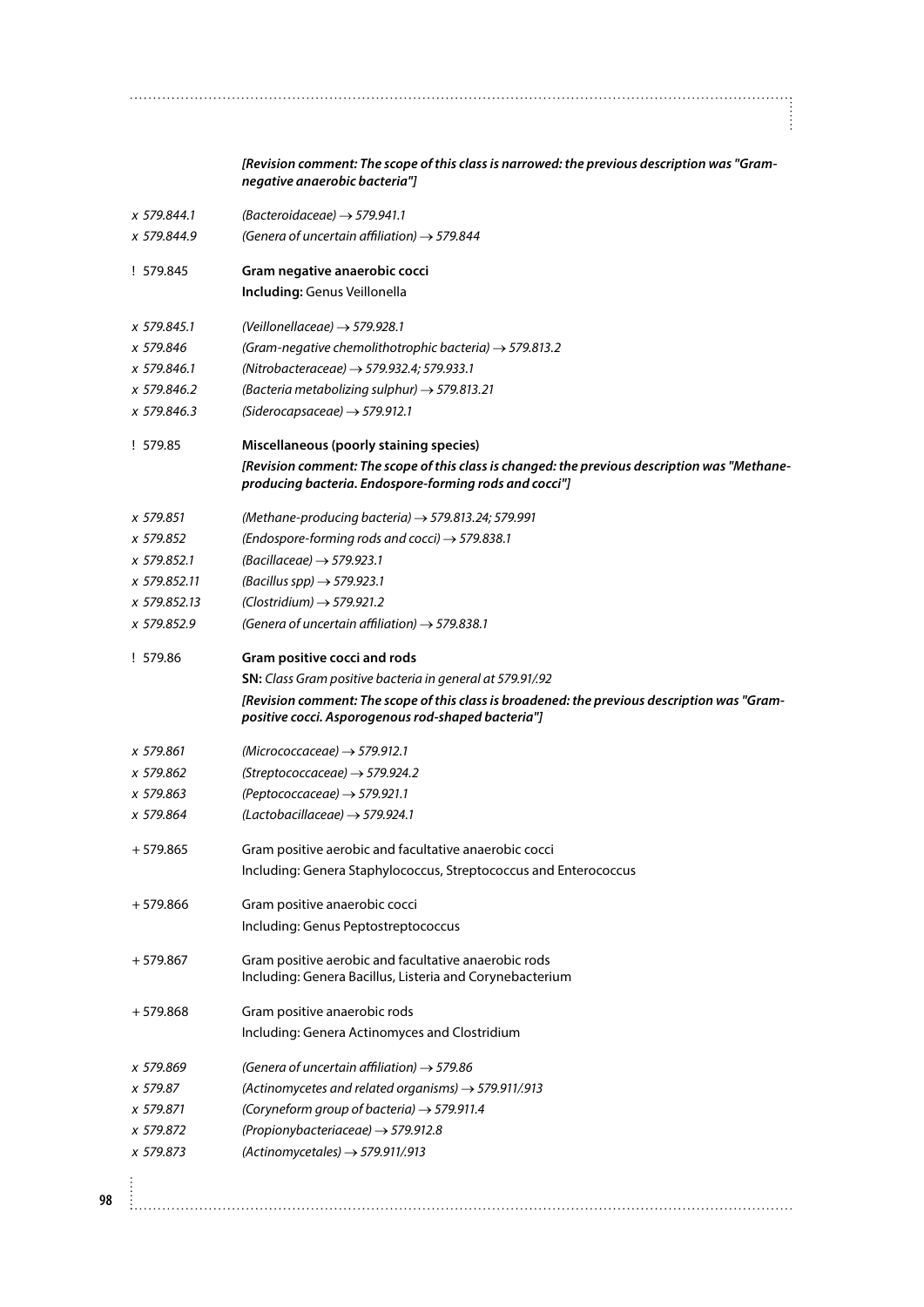**REVISION PROPOSALS AND REPORTS**  $\vdots$ *x 579.873.1 (Actinomycetaceae)* → *579.911.1 x 579.873.2 (Mycobacteriaceae)* → *579.911.5 x 579.873.3 (Frankiaceae)* → *579.911.8 x 579.873.4 (Actinoplanaceae)* → *579.911/.913 x 579.873.5 (Dermatophilaceae)* → *579.912.3 x 579.873.6 (Nocardiaceae)* → *579.911.6 x 579.873.7 (Streptomycetaceae)* → *579.913.1 x 579.873.8 (Micromonosporaceae)* → *579.913.4 x 579.88 (Rickettsias. Mycoplasmas)* → *579.926.1; 579.931.1 x 579.881 (Rickettsiales)* → *579.931 x 579.881.1 (Rickettsiaceae)* → *579.931.1 x 579.881.2 (Bartonellaceae)* → *579.932.1 x 579.881.3 (Anaplasmataceae)* → *579.931.2 x 579.882 (Chlamydiales)* → *579.948 x 579.887 (Mycoplasmas)* → *579.926.1 x 579.887.1 (Mycoplasmatales)* → *579.926 x 579.887.9 (Genera of uncertain affiliation)* → *579.9236.1* + 579.9 Systematics of bacteria SN: *Class here bacteria in general* IN: *Bacteria were also known as Eubacteria* + 579.91/.92 Gram positive bacteria SN: *Class here Gram positive bacteria in general. Class Gram positive cocci and rods at 579.86* + 579.91 Actinobacteria Including: Sphaerobacterales + 579.911/.913 Actinomycetales Including: Actinoplanaceae IN: *Actinomycetales were also known as Actinomycetes* + 579.911 Actinomycinae. Corynebacterineae. Frankineae Including: Gordoniaceae, Geodermatophilaceae, Kineosporiaceae and Nakamurellaceae SN: *This class is provided for the convenience of grouping, when more specific classification is not required or is not possible* + 579.911.1 Actinomycetaceae Including: Genera Actinomyces and Arcanobacterium + 579.911.4 Corynebacteriaceae Including: Genus Corynebacterium

+ 579.911.5 Mycobacteriaceae Including: Genus Mycobacterium

+ 579.911.6 Nocardiaceae Including: Genera Rhodococcus and Nocardia

+ 579.911.8 Frankiaceae Including: Genus Frankia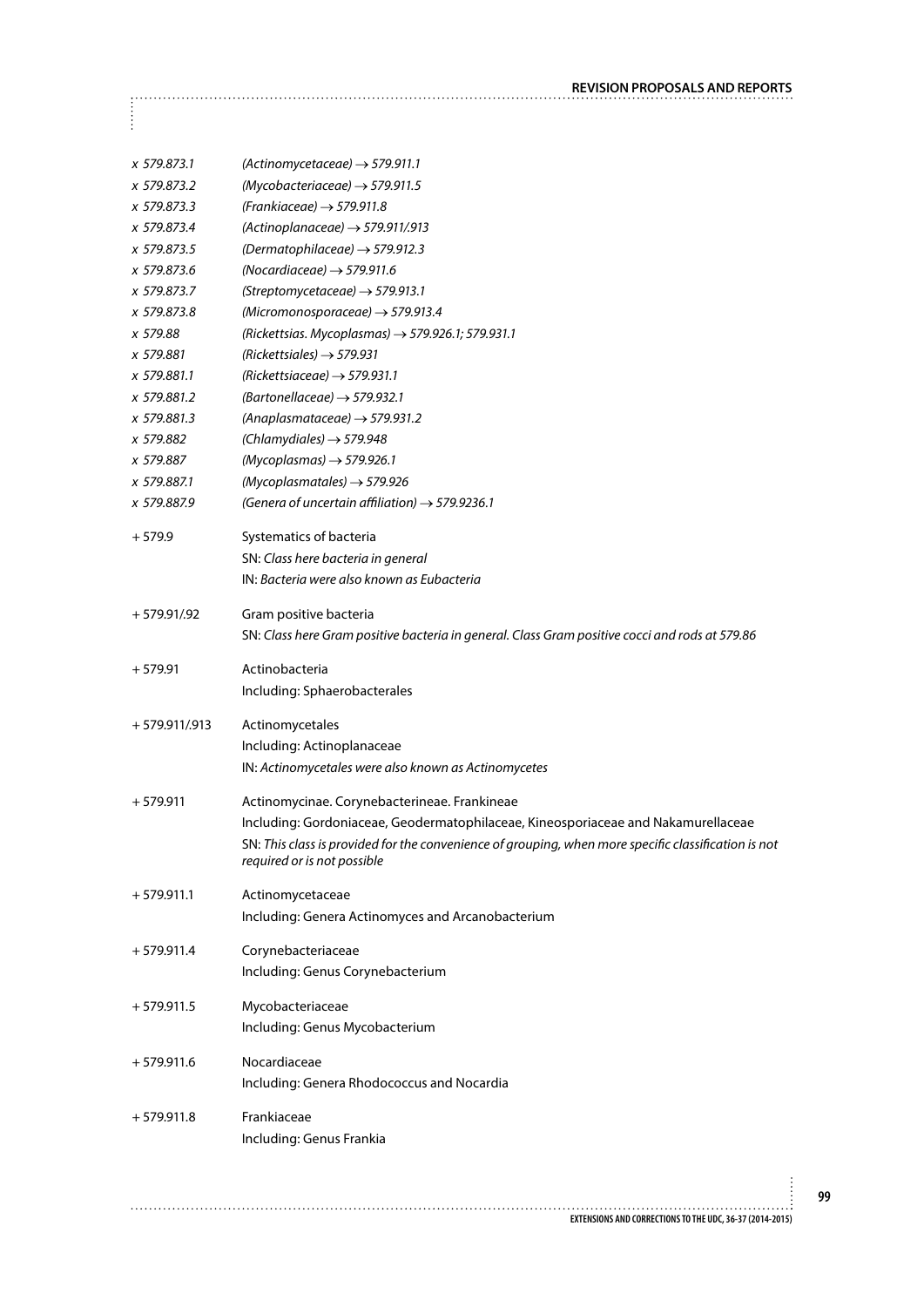| $+579.912$   | Micrococcineae. Propionibacterineae<br>Including: Dermacoccaceae, Promicromonosporaceae and Intrasporangiaceae<br>SN: This class is provided for the convenience of grouping, when more specific classification is not<br>required or is not possible |
|--------------|-------------------------------------------------------------------------------------------------------------------------------------------------------------------------------------------------------------------------------------------------------|
| $+579.912.1$ | Micrococcaceae<br>Including: Genera Micrococcus, Kocuria and Arthrobacter<br>IN: Arthrobacter used to belong to deprecated taxon Siderocapsaceae                                                                                                      |
| $+579.912.2$ | Microbacteriaceae<br>Including: Genera Microbacterium, Agromyces, Leifsonia and Clavibacter                                                                                                                                                           |
| $+579.912.3$ | Dermatophilaceae<br>Including: Genus Dermatophilus                                                                                                                                                                                                    |
| $+579.912.4$ | <b>Brevibacteriaceae</b><br>Including: Genus Brevibacterium                                                                                                                                                                                           |
| $+579.912.5$ | Cellulomonadaceae<br>Including: Genus Cellulomonas                                                                                                                                                                                                    |
| $+579.912.6$ | Pseudonocardiaceae<br>Including: Genera Pseudonocardia, Saccharomonospora, Saccharopolyspora and<br>Amycolatopsis                                                                                                                                     |
| $+579.912.7$ | Nocardioidaceae<br>Including: Genera Nocardioides and Kribbella                                                                                                                                                                                       |
| $+579.912.8$ | Propionibacteriaceae<br>Including: Genus Propionibacterium                                                                                                                                                                                            |
| $+579.913$   | Streptomycineae. Micromonosporineae. Streptosporangineae<br>SN: This class is provided for the convenience of grouping, when more specific classification is not<br>required or is not possible                                                       |
| $+579.913.1$ | Streptomycetaceae<br>Including: Genera Streptomyces and Kitasatospora                                                                                                                                                                                 |
| $+579.913.4$ | Micromonosporaceae<br>Including: Genera Micromonospora, Catellatospora and Actinoplanes                                                                                                                                                               |
| $+579.913.7$ | Streptosporangiaceae<br>Including: Genera Streptosporangium, Nonomuraea and Microbispora                                                                                                                                                              |
| $+579.913.8$ | Nocardiopsaceae<br>Including: Genera Nocardiopsis and Thermobifida                                                                                                                                                                                    |
| $+579.913.9$ | Thermomonosporaceae<br>Including: Genus Actinomadura                                                                                                                                                                                                  |
| $+579.915$   | Bifidobacteriales                                                                                                                                                                                                                                     |
| $+579.915.1$ | Bifidobacteriaceae<br>Including: Genera Bifidobacterium and Gardnerella                                                                                                                                                                               |
|              |                                                                                                                                                                                                                                                       |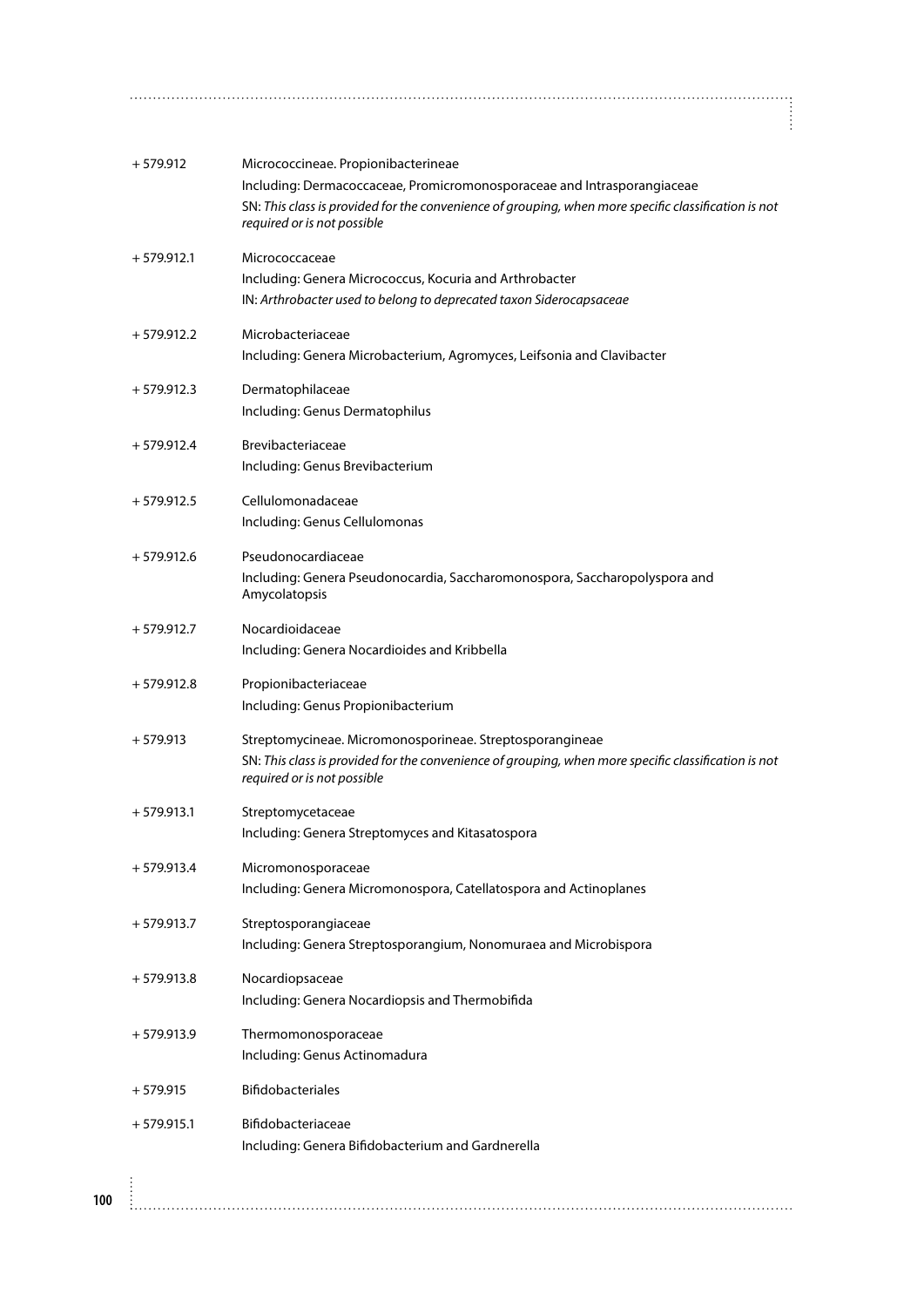| $+579.916$       | Acidimicrobiales                                                                                                                 |
|------------------|----------------------------------------------------------------------------------------------------------------------------------|
| $+579.916.1$     | Acidimicrobiaceae<br>Including: Genus Acidimicrobium                                                                             |
| $+579.917$       | Coriobacteriales                                                                                                                 |
| $+579.917.1$     | Coriobacteriaceae<br>Including: Genera Cryptobacterium and Atopobium                                                             |
| $+579.918$       | Rubrobacterales                                                                                                                  |
| $+579.918.1$     | Rubrobacteraceae<br>Including: Genus Rubrobacter                                                                                 |
| $+579.92$        | <b>Firmicutes</b><br>IN: Firmicutes are also known as Tenericutes                                                                |
| $+579.921/0.922$ | Clostridia<br>Including: Thermoanaerobacteriales                                                                                 |
| $+579.921$       | Clostridiales<br>Including: Heliobacteriaceae, Syntrophomonadaceae and Acidaminococcaceae                                        |
| $+579.921.1$     | Peptococcaceae<br>Including: Genera Peptococcus and Desulfotomaculum                                                             |
| $+579.921.2$     | Clostridiaceae<br>Including: Genus Clostridium                                                                                   |
| $+579.921.3$     | Eubacteriaceae<br>Including: Genera Eubacterium and Acetobacterium                                                               |
| $+579.921.4$     | Lachnospiraceae<br>Including: Genera Lachnospira and Ruminococcus                                                                |
| $+579.921.5$     | Peptostreptococcaceae<br>Including: Genera Anaerococcus, Peptoniphilus and Peptostreptococcus                                    |
| $+579.922$       | Halanaerobiales                                                                                                                  |
| $+579.922.1$     | Halanaerobiaceae<br>Including: Genus Halanaerobium                                                                               |
| +579.923/.924    | Bacilli                                                                                                                          |
| $+579.923$       | <b>Bacillales</b>                                                                                                                |
| $+579.923.1$     | <b>Bacillaceae</b><br>Including: Genera Bacillus, Virgibacillus, Geobacillus, Halobacillus, Exiguobacterium and<br>Anoxybacillus |
| $+579.923.2$     | Listeriaceae<br>Including: Genus Listeria                                                                                        |
|                  |                                                                                                                                  |

 $\begin{bmatrix} 0 & 0 \\ 0 & 0 \\ 0 & 0 \end{bmatrix}$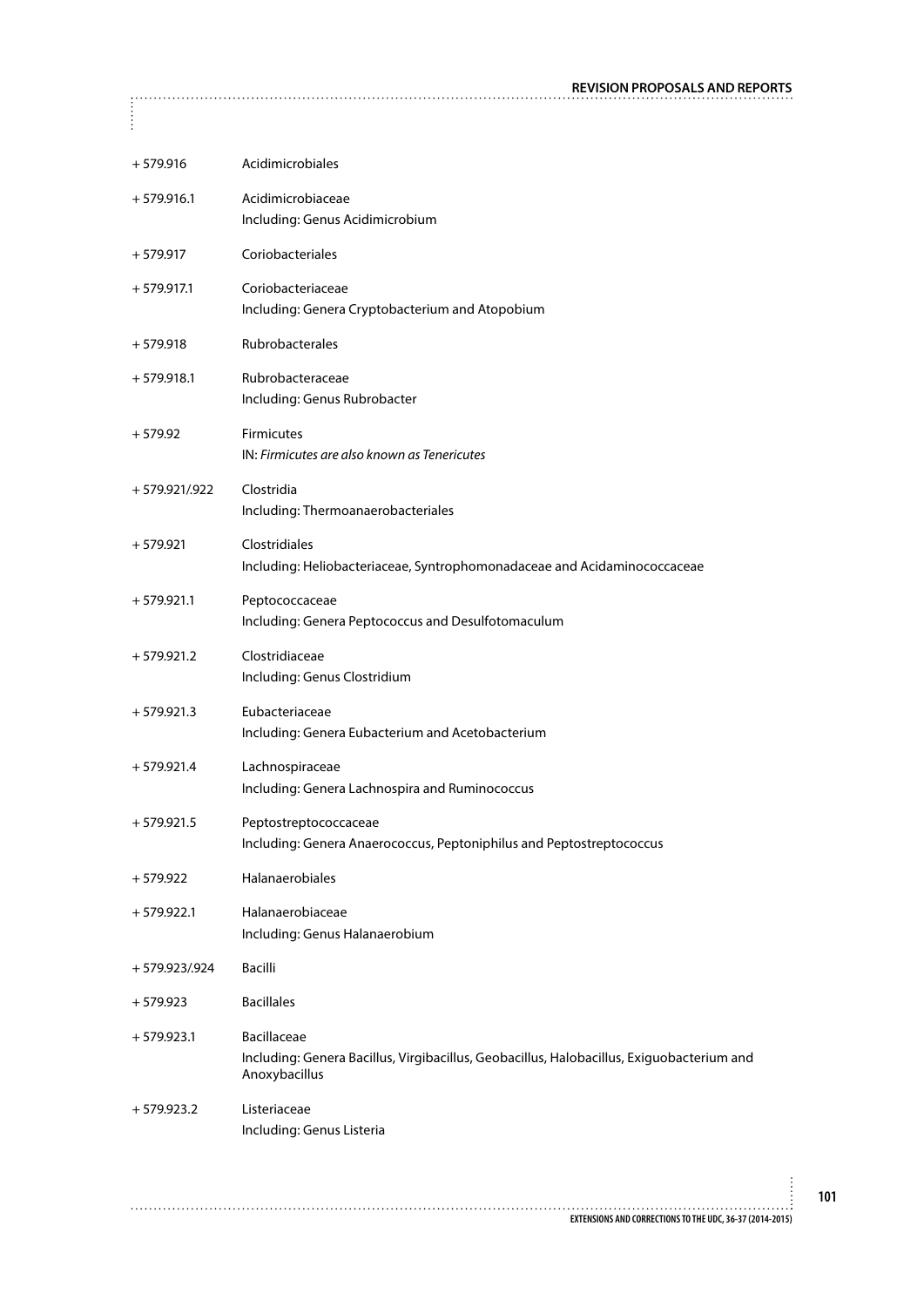| $+579.923.3$   | Staphylococcaceae<br>Including: Genera Staphylococcus and Macrococcus                                                                                                                      |
|----------------|--------------------------------------------------------------------------------------------------------------------------------------------------------------------------------------------|
| $+579.923.4$   | Alicyclobacillaceae<br>Including: Genus Alicyclobacillus                                                                                                                                   |
| $+579.923.5$   | Paenibacillaceae<br>Including: Genera Paenibacillus and Brevibacillus                                                                                                                      |
| $+579.923.6$   | Planococcaceae<br>Including: Genera Planococcus, Planomicrobium and Sporosarcina                                                                                                           |
| $+579.924$     | Lactobacillales                                                                                                                                                                            |
| $+579.924.1$   | Lactobacillaceae<br>Including: Genera Lactobacillus and Pediococcus                                                                                                                        |
| $+579.924.2$   | Streptococcaceae<br>Including: Genera Streptococcus and Lactococcus                                                                                                                        |
| $+579.924.3$   | Enterococcaceae<br>Including: Genus Enterococcus                                                                                                                                           |
| $+579.924.4$   | Leuconostocaceae                                                                                                                                                                           |
|                | Including: Genera Leuconostoc and Weissella                                                                                                                                                |
| $+579.924.5$   | Carnobacteriaceae<br>Including: Genera Carnobacterium and Trichococcus                                                                                                                     |
|                |                                                                                                                                                                                            |
| + 579.926/.927 | <b>Mollicutes</b>                                                                                                                                                                          |
| $+579.926$     | Mycoplasmatales. Haloplasmatales. Acholeplasmatales<br>SN: This class is provided for the convenience of grouping, when more specific classification is not<br>required or is not possible |
| $+579.926.1$   | Mycoplasmataceae<br>Including: Genera Mycoplasma and Ureaplasma                                                                                                                            |
| $+579.926.4$   | Haloplasmataceae                                                                                                                                                                           |
| $+579.926.7$   | Acholeplasmataceae<br>Including: Genera Acholeplasma and Phytoplasma                                                                                                                       |
| $+579.927$     | Entomoplasmatales. Anaeroplasmatales<br>SN: This class is provided for the convenience of grouping, when more specific classification is not<br>required or is not possible                |
| $+579.927.1$   | Spiroplasmataceae<br>Including: Genus Spiroplasma                                                                                                                                          |
| $+579.927.2$   | Entomoplasmataceae                                                                                                                                                                         |
|                | Including: Genera Entomoplasma and Mesoplasma                                                                                                                                              |
| $+579.927.5$   | Anaeroplasmataceae<br>Including: Genus Anaeroplasma                                                                                                                                        |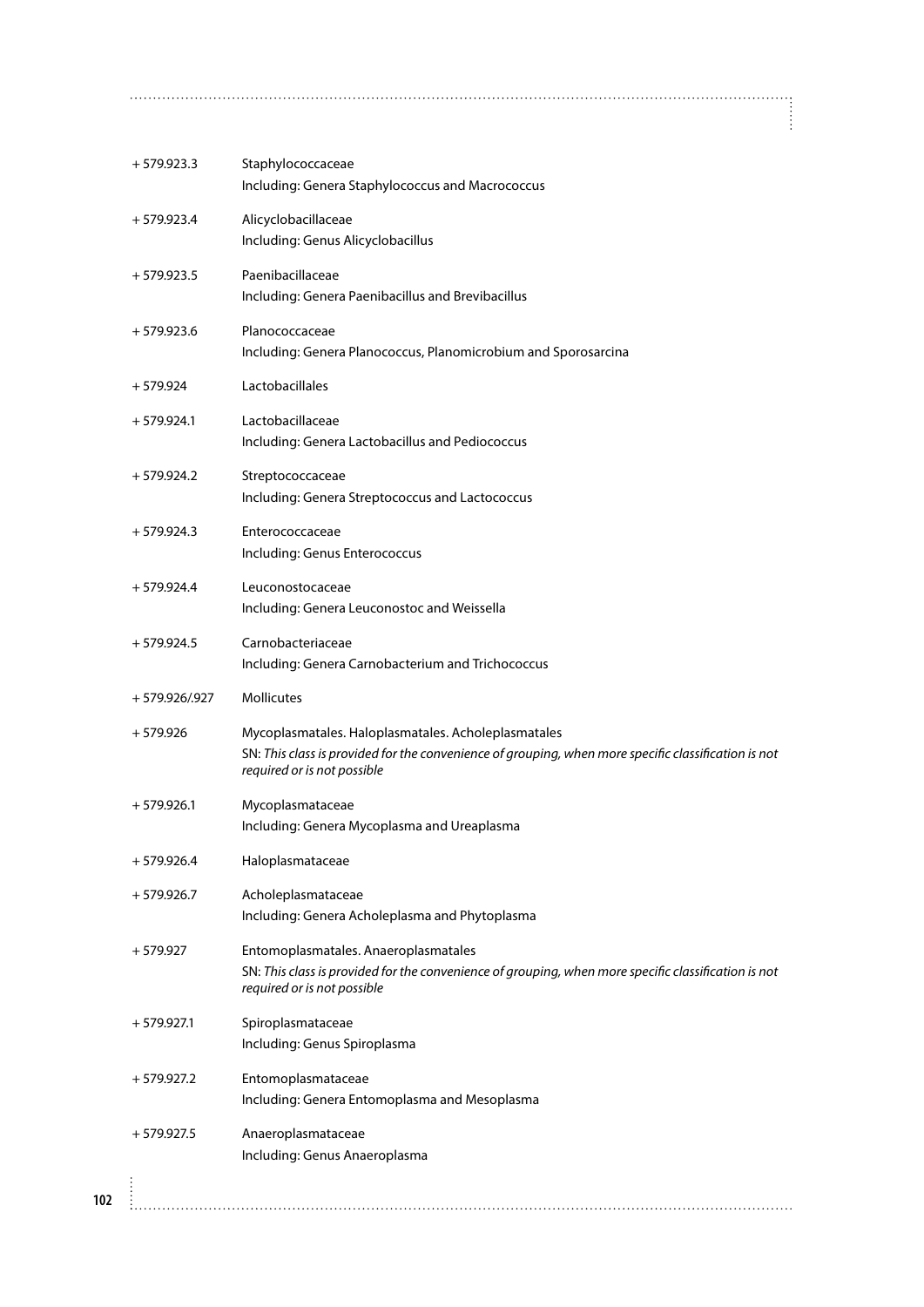| $+579.928$       | Negativicutes. Selenomonadales                                                                                                                                                                                                                              |
|------------------|-------------------------------------------------------------------------------------------------------------------------------------------------------------------------------------------------------------------------------------------------------------|
| $+579.928.1$     | Veillonellaceae<br>Including: Genera Veillonella and Selenomonas                                                                                                                                                                                            |
| $+579.93/0.96$   | Gram negative bacteria<br>SN: Class here Gram negative bacteria in general. Class Gram negative cocci and rods at 579.84                                                                                                                                    |
| $+579.93$        | Proteobacteria                                                                                                                                                                                                                                              |
| $+579.931/0.932$ | Alphaproteobacteria<br>Including: Magnetococcales, Pelagibacterales, Holosporales and Parvularculales                                                                                                                                                       |
| $+579.931$       | Rickettsiales. Rhodospirillales. Rhodobacterales<br>SN: This class is provided for the convenience of grouping, when more specific classification is not<br>required or is not possible                                                                     |
| $+579.931.1$     | Rickettsiaceae<br>Including: Genus Rickettsia                                                                                                                                                                                                               |
| $+579.931.2$     | Anaplasmataceae<br>Including: Genera Anaplasma, Neorickettsia, Wolbachia and Ehrlichia                                                                                                                                                                      |
| $+579.931.3$     | Acetobacteraceae<br>Including: Genera Acetobacter and Gluconacetobacter                                                                                                                                                                                     |
| $+579.931.5$     | Rhodospirillaceae<br>Including: Genera Rhodospirillum and Azospirillum                                                                                                                                                                                      |
| $+579.931.7$     | Rhodobacteraceae<br>Including: Genera Rhodobacter, Maricaulis, Paracoccus, Rhodovulum and Hyphomonas                                                                                                                                                        |
| $+579.932$       | Rhizobiales. Sphingomonadales. Caulobacterales<br>Including: Hyphomicrobiaceae, Rhodobiaceae and Methylobacteriaceae<br>SN: This class is provided for the convenience of grouping, when more specific classification is not<br>required or is not possible |
| $+579.932.1$     | Bartonellaceae<br>Including: Genus Bartonella                                                                                                                                                                                                               |
| $+579.932.2$     | Brucellaceae<br>Including: Genera Brucella and Ochrobactrum                                                                                                                                                                                                 |
| $+579.932.3$     | Rhizobiaceae<br>Including: Genera Rhizobium, Ensifer and Agrobacterium                                                                                                                                                                                      |
| $+579.932.4$     | Bradyrhizobiaceae<br>Including: Genera Bradyrhizobium and Nitrobacter<br>IN: Nitrobacter used to belong to deprecated taxon Nitrobacteraceae                                                                                                                |
| $+579.932.5$     | Phyllobacteriaceae<br>Including: Genera Aminobacter, Mesorhizobium and Phyllobacterium                                                                                                                                                                      |
| $+579.932.6$     | Sphingomonadaceae                                                                                                                                                                                                                                           |
|                  |                                                                                                                                                                                                                                                             |
|                  | EXTENSIONS AND CORRECTIONS TO THE UDC, 36-37 (2014-2015)                                                                                                                                                                                                    |

 $\begin{bmatrix} 1 & 0 & 0 \\ 0 & 0 & 0 \\ 0 & 0 & 0 \\ 0 & 0 & 0 \\ 0 & 0 & 0 \\ 0 & 0 & 0 \\ 0 & 0 & 0 \\ 0 & 0 & 0 \\ 0 & 0 & 0 \\ 0 & 0 & 0 \\ 0 & 0 & 0 & 0 \\ 0 & 0 & 0 & 0 \\ 0 & 0 & 0 & 0 \\ 0 & 0 & 0 & 0 & 0 \\ 0 & 0 & 0 & 0 & 0 \\ 0 & 0 & 0 & 0 & 0 \\ 0 & 0 & 0 & 0 & 0 & 0 \\ 0 & 0 & 0 & 0 & 0 & 0 \\ 0 & 0 &$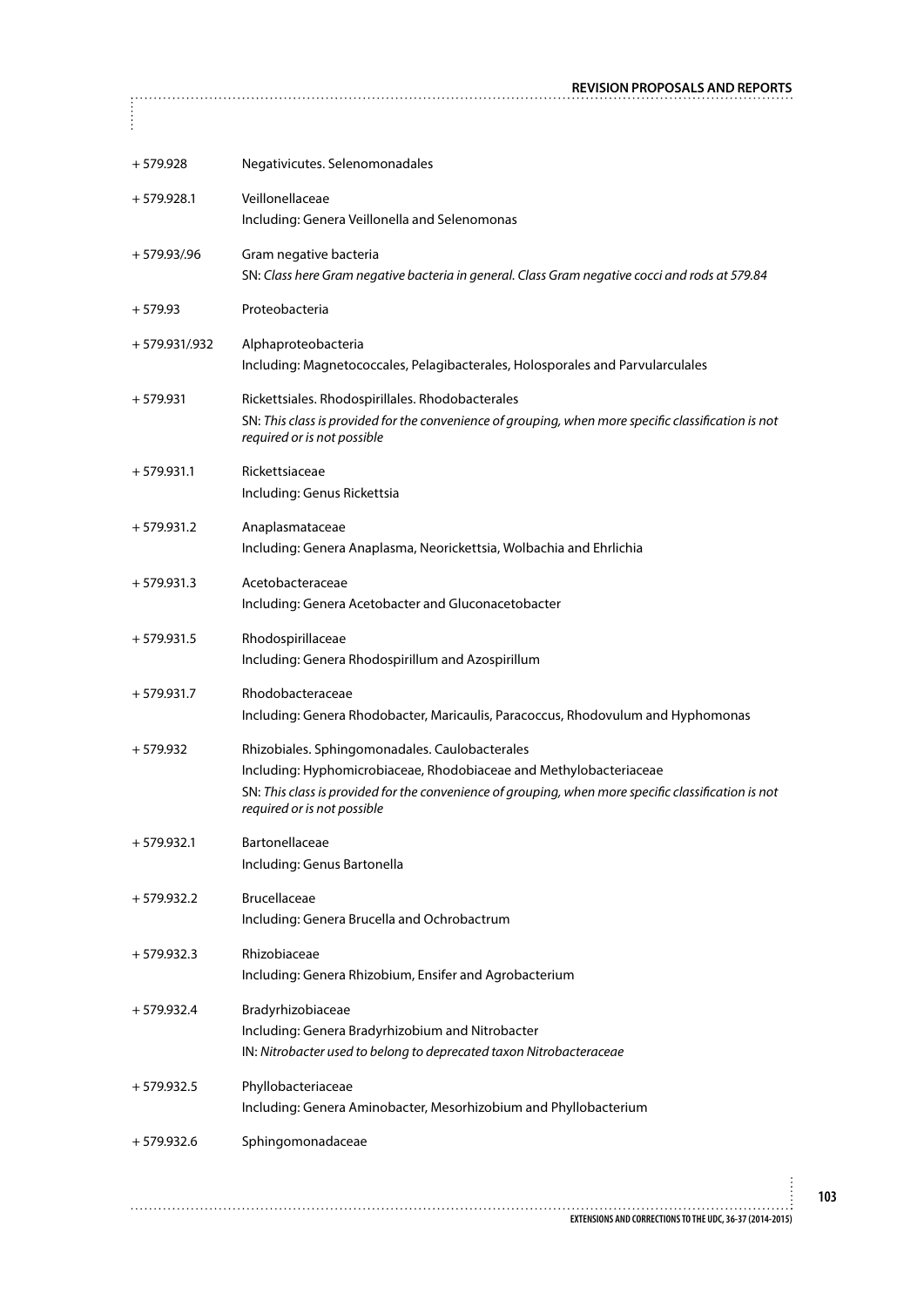|                | Including: Genera Sphingomonas, Sphingobium, Novosphingobium and Erythrobacter                                                                                                                                                                                                       |
|----------------|--------------------------------------------------------------------------------------------------------------------------------------------------------------------------------------------------------------------------------------------------------------------------------------|
| $+579.932.8$   | Caulobacteraceae<br>Including: Genera Caulobacter and Brevundimonas                                                                                                                                                                                                                  |
| + 579.933/.934 | Betaproteobacteria<br>Including: Hydrogenophilales, Methylophilales and Rhodocyclales                                                                                                                                                                                                |
| $+579.933$     | <b>Nitrosomonadales</b>                                                                                                                                                                                                                                                              |
| $+579.933.1$   | Nitrosomonadaceae<br>Including: Genera Nitrosomonas and Nitrosospira<br>IN: Nitrosomonas used to belong to deprecated taxon Nitrobacteraceae                                                                                                                                         |
| $+579.933.2$   | Spirillaceae<br>Including: Genus Spirillum                                                                                                                                                                                                                                           |
| $+579.934$     | Burkholderiales. Neisseriales<br>SN: This class is provided for the convenience of grouping, when more specific classification is not<br>required or is not possible                                                                                                                 |
| $+579.934.1$   | Alcaligenaceae<br>Including: Genera Alcaligenes, Achromobacter and Bordetella                                                                                                                                                                                                        |
| $+579.934.2$   | Burkholderiaceae<br>Including: Genera Burkholderia and Cupriavidus                                                                                                                                                                                                                   |
| $+579.934.3$   | Comamonadaceae<br>Including: Genera Sphaerotilus and Leptothrix                                                                                                                                                                                                                      |
| $+579.934.4$   | Oxalobacteraceae<br>Including: Genera Oxalobacter and Herbaspirillum                                                                                                                                                                                                                 |
| $+579.934.5$   | Comamonadaceae<br>Including: Genera Comamonas and Acidovorax                                                                                                                                                                                                                         |
| $+579.934.8$   | Neisseriaceae<br>Including: Genera Neisseria and Aquaspirillum<br>SN: Class here species included in deprecated taxon Simonsiellaceae                                                                                                                                                |
| + 579.935/.936 | Gammaproteobacteria<br>Including: Acidithiobacillales, Alteromonadales, Cardiobacteriales and Methylococcales<br>SN: Class here species included in deprecated taxon Methylomonadaceae                                                                                               |
| $+579.935$     | Aeromonadales. Chromatiales. Enterobacteriales. Legionellales. Oceanospirillales<br>Including: Ectothiorhodospiraceae and Halothiobacillaceae<br>SN: This class is provided for the convenience of grouping, when more specific classification is not<br>required or is not possible |
| $+579.935.1$   | Aeromonadaceae<br>Including: Genus Aeromonas                                                                                                                                                                                                                                         |
| $+579.935.2$   | Chromatiaceae<br>Including: Genera Chromatium and Thiocapsa                                                                                                                                                                                                                          |
|                |                                                                                                                                                                                                                                                                                      |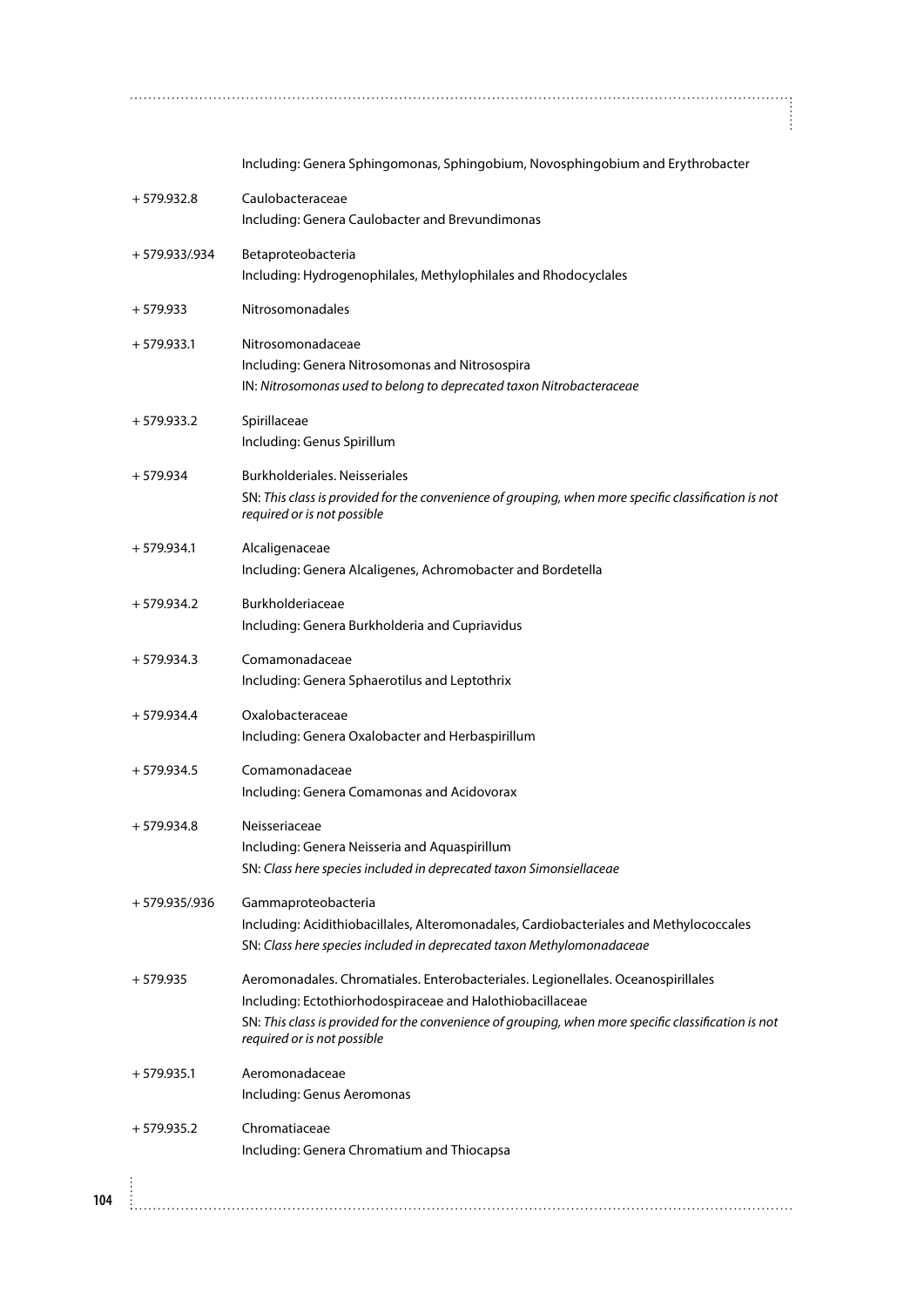| $+579.935.3$     | Enterobacteriaceae<br>Including: Genera Salmonella, Brenneria, Pectobacterium, Escherichia, Yersinia, Proteus,<br>Enterobacter, Klebsiella, Serratia and Citrobacter                                                |
|------------------|---------------------------------------------------------------------------------------------------------------------------------------------------------------------------------------------------------------------|
| $+579.935.5$     | Legionellaceae<br>Including: Genus Legionella                                                                                                                                                                       |
| $+579.935.6$     | Coxiellaceae<br>Including: Genera Coxiella and Rickettsiella                                                                                                                                                        |
| $+579.935.8$     | Halomonadaceae<br>Including: Genera Halomonas and Chromohalobacter                                                                                                                                                  |
| $+579.935.9$     | Oceanospirillaceae<br>Including: Genera Oceanospirillum and Marinomonas                                                                                                                                             |
| $+579.936$       | Pasteurellales. Pseudomonadales. Thiotrichales. Vibrionales. Xanthomonadales<br>SN: This class is provided for the convenience of grouping, when more specific classification is not<br>required or is not possible |
| $+579.936.1$     | Pasteurellaceae<br>Including: Genera Pasteurella, Actinobacillus and Haemophilus                                                                                                                                    |
| $+579.936.2$     | Pseudomonadaceae<br>Including: Genera Rhizobacter, Azotobacter and Pseudomonas<br>SN: Class here species belonging to deprecated taxon Azotobacteriaceae                                                            |
| $+579.936.3$     | Moraxellaceae<br>Including: Genera Moraxella, Psychrobacter and Acinetobacter                                                                                                                                       |
| $+579.936.4$     | Francisellaceae<br>Including: Genus Francisella                                                                                                                                                                     |
| $+579.936.5$     | Thiotrichaceae<br>Including: Genera Beggiatoa, Thiothrix and Leucothrix<br>SN: Class here species included in deprecated taxa Beggiatoaceae and Leoucotrichaceae                                                    |
| $+579.936.7$     | Vibrionaceae<br>Including: Genera Vibrio and Photobacterium                                                                                                                                                         |
| $+579.936.8$     | Xanthomonadaceae<br>Including: Genera Xanthomonas, Stenotrophomonas and Lysobacter                                                                                                                                  |
| $+579.937/0.938$ | Deltaproteobacteria<br>Including: Desulfobacterales, Desulfarculales, Desulfovibrionales, Desulfurellales and<br>Syntrophobacterales                                                                                |
| $+579.937$       | Myxococcales<br>IN: Myxococcales were also known as Myxobacteriales                                                                                                                                                 |
| $+579.937.1$     | Myxococcaceae<br>Including: Genus Myxococcus                                                                                                                                                                        |
| $+579.937.2$     | Archangiaceae                                                                                                                                                                                                       |
|                  |                                                                                                                                                                                                                     |
|                  | EXTENSIONS AND CORRECTIONS TO THE UDC, 36-37 (2014-2015)                                                                                                                                                            |

 $\begin{bmatrix} 1 & 0 & 0 \\ 0 & 0 & 0 \\ 0 & 0 & 0 \\ 0 & 0 & 0 \\ 0 & 0 & 0 \\ 0 & 0 & 0 \\ 0 & 0 & 0 \\ 0 & 0 & 0 \\ 0 & 0 & 0 \\ 0 & 0 & 0 & 0 \\ 0 & 0 & 0 & 0 \\ 0 & 0 & 0 & 0 \\ 0 & 0 & 0 & 0 \\ 0 & 0 & 0 & 0 & 0 \\ 0 & 0 & 0 & 0 & 0 \\ 0 & 0 & 0 & 0 & 0 \\ 0 & 0 & 0 & 0 & 0 \\ 0 & 0 & 0 & 0 & 0 & 0 \\ 0 & 0 &$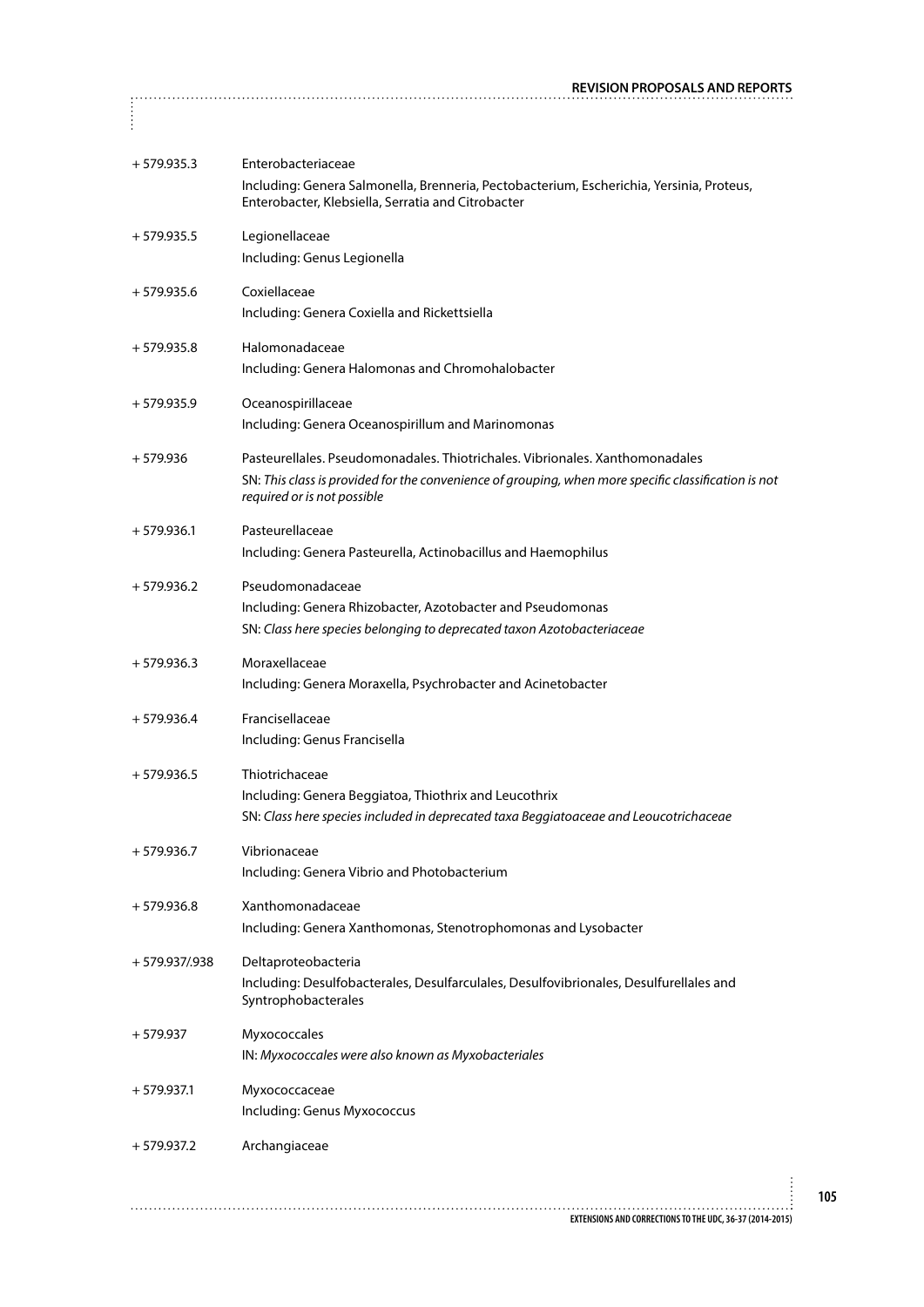Including: Genus Archangium

|     | $+579.937.3$   | Cystobacteraceae<br>Including: Genus Cystobacter                                                                                                                             |
|-----|----------------|------------------------------------------------------------------------------------------------------------------------------------------------------------------------------|
|     | $+579.937.4$   | Polyangiaceae<br>Including: Genera Polyangium, Chondromyces and Sorangium                                                                                                    |
|     | $+579.938$     | Desulfuromonadales. Bdellovibrionales<br>SN: This class is provided for the convenience of grouping, when more specific classification is not<br>required or is not possible |
|     | $+579.938.1$   | Geobacteraceae<br>Including: Genus Geobacter                                                                                                                                 |
|     | $+579.938.2$   | Desulfuromonadaceae<br>Including: Genus Desulfuromonas                                                                                                                       |
|     | $+579.938.4$   | <b>Bdellovibrionaceae</b><br>Including: Genus Bdellovibrio                                                                                                                   |
|     | $+579.939$     | Epsilonproteobacteria                                                                                                                                                        |
|     | $+579.939.1$   | Helicobacteraceae<br>Including: Genera Helicobacter and Sulfurimonas                                                                                                         |
|     | $+579.939.2$   | Campylobacteraceae<br>Including: Genus Campylobacter                                                                                                                         |
|     | $+579.94$      | FCB group. PVC group<br>SN: This class is provided for the convenience of grouping, when more specific classification is not<br>required or is not possible                  |
|     | + 579.941/.946 | FCB group (Bacteroidetes-Fibrobacteres-Chlorobi)                                                                                                                             |
|     | + 579.941/.944 | <b>Bacteroidetes</b>                                                                                                                                                         |
|     | $+579.941$     | <b>Bacteroidales</b>                                                                                                                                                         |
|     | $+579.941.1$   | <b>Bacteroidaceae</b><br>Including: Genus Bacteroides                                                                                                                        |
|     | $+579.941.2$   | Porphyromonadaceae<br>Including: Genus Porphyromonas                                                                                                                         |
|     | $+579.941.3$   | Prevotellaceae<br>Including: Genus Prevotella                                                                                                                                |
|     | $+579.942$     | Flavobacteriales                                                                                                                                                             |
|     | $+579.942.1$   | Flavobacteriaceae<br>Including: Genera Flavobacterium, Chryseobacterium, Gillisia, Tenacibaculum and Bizionia                                                                |
|     | $+579.942.2$   | Cryomorphaceae<br>Including: Genus Algoriphagus                                                                                                                              |
| 106 |                |                                                                                                                                                                              |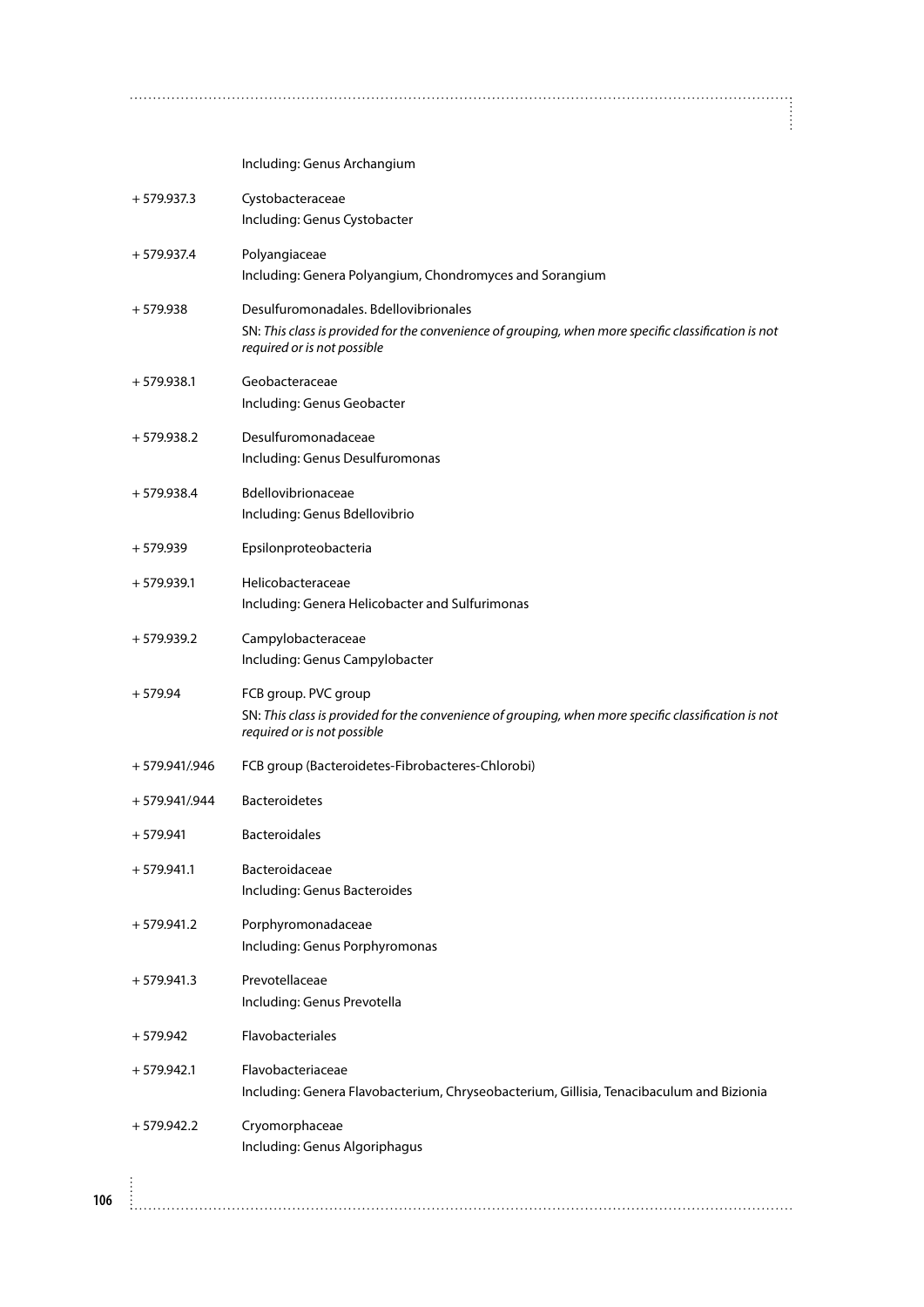| $+579.943$     | Cytophagales                                                                                                                                                                                                      |  |
|----------------|-------------------------------------------------------------------------------------------------------------------------------------------------------------------------------------------------------------------|--|
| $+579.943.1$   | Cytophagaceae<br>Including: Genus Cytophaga                                                                                                                                                                       |  |
| $+579.944$     | Sphingobacteriales<br>Including: Saprospiraceae and Flammeovirgaceae                                                                                                                                              |  |
| $+579.944.1$   | Sphingobacteriaceae<br>Including: Genera Sphingobacterium and Pedobacter                                                                                                                                          |  |
| $+579.944.2$   | Flexibacteraceae<br>Including: Genus Flexibacter                                                                                                                                                                  |  |
| $+579.944.3$   | Crenotrichaceae<br>Including: Genus Chitinophaga                                                                                                                                                                  |  |
| $+579.945$     | Fibrobacteres, Fibrobacterales                                                                                                                                                                                    |  |
| $+579.945.1$   | Fibrobacteraceae<br>Including: Genus Fibrobacter                                                                                                                                                                  |  |
| $+579.946$     | Chlorobi, Chlorobiales                                                                                                                                                                                            |  |
| $+579.946.1$   | Chlorobiaceae<br>Including: Genera Chlorobium and Chlorobaculum                                                                                                                                                   |  |
| + 579.947/.949 | PVC group (Planctomycetes-Verrucomicrobia-Chlamydiae)                                                                                                                                                             |  |
| $+579.947$     | Planctomycetes. Planctomycetales                                                                                                                                                                                  |  |
| $+579.947.1$   | Planctomycetaceae<br>Including: Genera Planctomyces and Gemmata                                                                                                                                                   |  |
| $+579.948$     | Chlamydiae. Chlamydiales<br>Including: Parachlamydiaceae, Simkaniaceae and Waddliaceae                                                                                                                            |  |
| $+579.948.1$   | Chlamydiaceae<br>Including: Genera Chlamydia and Chlamydophila                                                                                                                                                    |  |
| $+579.949$     | Verrucomicrobia. Verrucomicrobiales                                                                                                                                                                               |  |
| $+579.949.1$   | Verrucomicrobiaceae<br>Including: Genus Verrucomicrobium                                                                                                                                                          |  |
| $+579.95$      | Fusobacteria. Gemmatimonadetes. Nitrospira. Aquificae. Deinococcus-Thermus<br>SN: This class is provided for the convenience of grouping, when more specific classification is not<br>required or is not possible |  |
| $+579.951$     | Fusobacteria. Fusobacteriales                                                                                                                                                                                     |  |
| $+579.951.1$   | Leptotrichiaceae<br>Including: Genus Leptotrichia                                                                                                                                                                 |  |
| $+579.951.2$   | Fusobacteriaceae                                                                                                                                                                                                  |  |
|                |                                                                                                                                                                                                                   |  |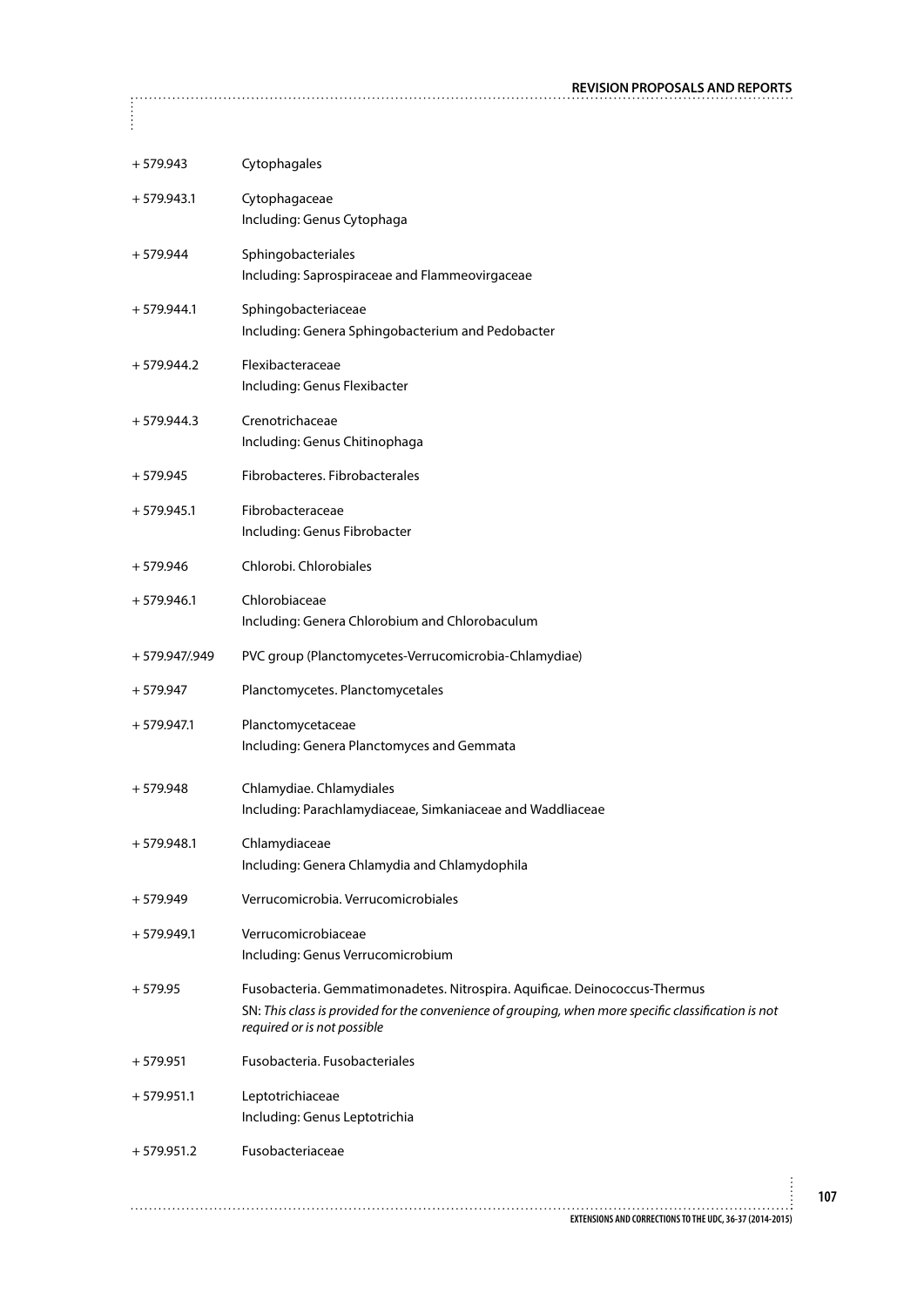Including: Genera Fusobacterium and Streptobacillus

 $\ddot{\ddot{\cdot}}$ 

| $+579.952$     | Gemmatimonadetes. Gemmatimonadales                                                                                                                                                    |
|----------------|---------------------------------------------------------------------------------------------------------------------------------------------------------------------------------------|
| $+579.952.1$   | Gemmatimonadaceae<br>Including: Genus Gemmatimonas                                                                                                                                    |
| $+579.953$     | Nitrospira. Nitrospirales                                                                                                                                                             |
|                |                                                                                                                                                                                       |
| $+579.953.1$   | Nitrospiraceae<br>Including: Genera Nitrospira and Leptospirillum                                                                                                                     |
| $+579.954$     | Aquificae. Aquificales                                                                                                                                                                |
| $+579.954.1$   | Aquificaceae<br>Including: Genera Aquifex, Hydrogenobacter and Persephonella                                                                                                          |
| + 579.955/.956 | Deinococcus-Thermus                                                                                                                                                                   |
| $+579.955$     | Deinococcales                                                                                                                                                                         |
| $+579.955.1$   | Deinococcaceae<br>Including: Genus Deinococcus                                                                                                                                        |
| $+579.956$     | Thermales                                                                                                                                                                             |
| $+579.956.1$   | Thermaceae<br>Including: Genera Thermus and Meiothermus                                                                                                                               |
| $+579.96$      | Spirochaetes                                                                                                                                                                          |
| $+579.961$     | Spirochaetales                                                                                                                                                                        |
| $+579.961.1$   | Spirochaetaceae<br>Including: Genera Borrelia, Spirochaeta and Treponema                                                                                                              |
| $+579.961.2$   | Leptospiraceae<br>Including: Genus Leptospira                                                                                                                                         |
| $+579.961.3$   | Brevinemataceae<br>Including: Genus Brevinema                                                                                                                                         |
| $+579.961.4$   | Brachyspiraceae<br>Including: Genus Brachyspira                                                                                                                                       |
| $+579.97$      | Cyanobacteria<br>IN: Cyanobacteria were also known as Cyanophyta and blue-green algae                                                                                                 |
| $+579.971$     | Chroococcales<br>Including: Aphanothecaceae, Cyanothrichaceae, Entophysalidaceae, Gomphosphaeriaceae<br>and Stichosiphonaceae<br>IN: Chroococcales is also known as Cyanobacteria (I) |
| $+579.971.1$   | Chroococcaceae<br>Including: Genus Chroococcus                                                                                                                                        |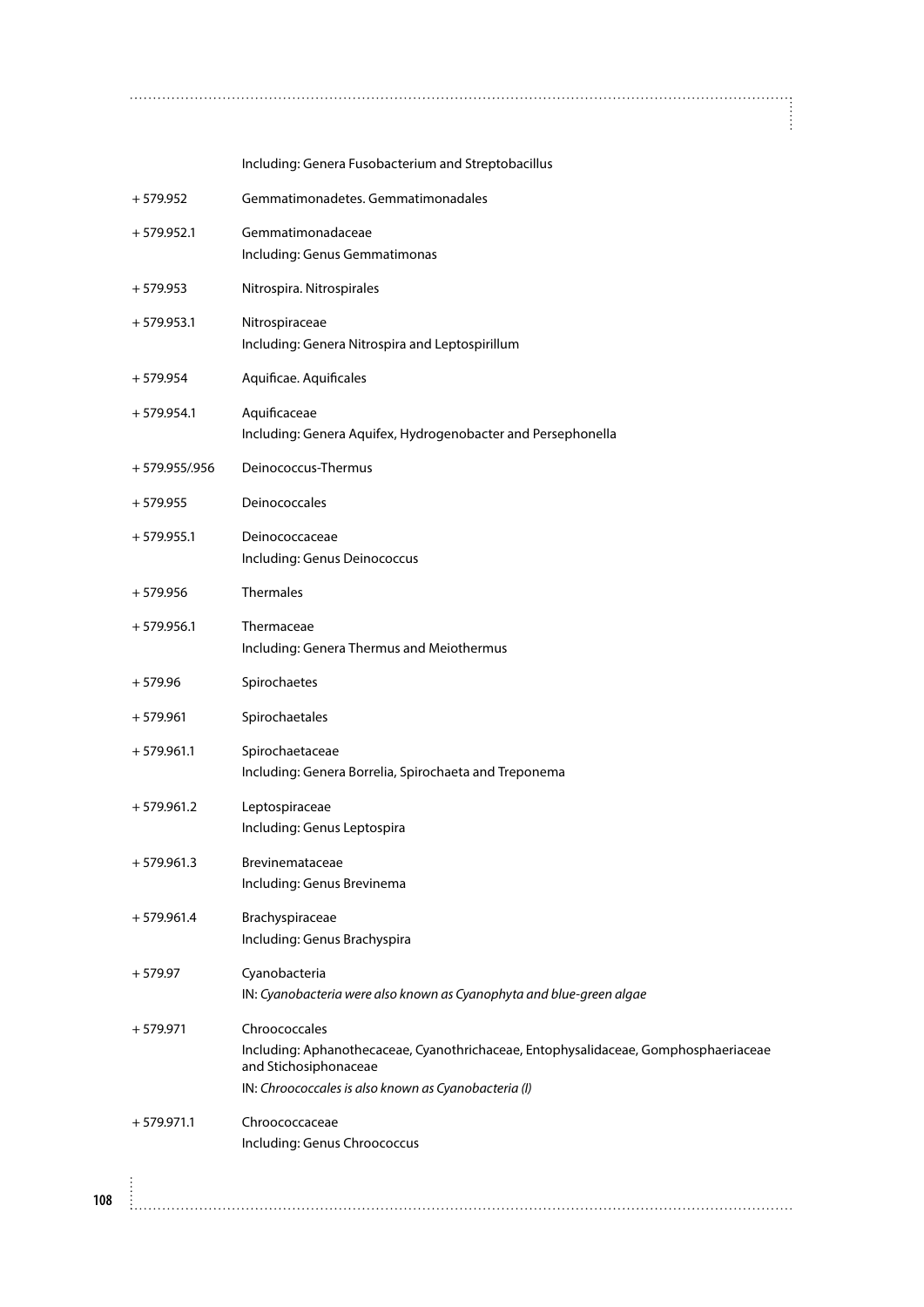| $+579.971.2$ | Cyanobacteriaceae<br>Including: Genus Cyanobacterium                                                                                                                                                                                                    |
|--------------|---------------------------------------------------------------------------------------------------------------------------------------------------------------------------------------------------------------------------------------------------------|
| $+579.971.3$ | Microcystaceae<br>Including: Genus Microcystis                                                                                                                                                                                                          |
| $+579.972$   | Pleurocapsales<br>Including: Hydrococcaceae<br>IN: Pleurocapsales is also known as Cyanobacteria (II)                                                                                                                                                   |
| $+579.972.1$ | Dermocarpellaceae<br>Including: Genera Dermocarpella, Cyanocystis and Stanieria                                                                                                                                                                         |
| $+579.972.2$ | Pleurocapsaceae<br>Genera Myxosarcina, Chroococcidiopsis and Pleurocapsa                                                                                                                                                                                |
| $+579.972.3$ | Xenococcaceae<br>Including: Genus Xenococcus                                                                                                                                                                                                            |
| $+579.973$   | Oscillatoriales<br>Including: Coleofasciculaceae, Cyanothecaceae, Gomontiellaceae and Homoeotrichaceae<br>IN: Oscillatoriales is also known as Cyanobacteria (III)                                                                                      |
| $+579.973.1$ | Borziaceae<br>Including: Genus Borzia                                                                                                                                                                                                                   |
| $+579.973.2$ | Microcoleaceae<br>Including: Genera Arthrospira and Microcoleus                                                                                                                                                                                         |
| $+579.973.3$ | Oscillatoriaceae<br>Including: Genus Oscillatoria                                                                                                                                                                                                       |
| $+579.973.4$ | Spirulaceae<br>Including: Genus Spirulina                                                                                                                                                                                                               |
| $+579.974$   | <b>Nostocales</b><br>Including: Capsosiraceae, Chlorogloeopsidaceae, Fortieaceae, Godleyaceae,<br>Hapalosiphonaceae, Scytonemataceae, Stigonemataceae, Symphyonemataceae and<br>Tolypothrichaceae<br>IN: Nostocales is also known as Cyanobacteria (IV) |
| $+579.974.1$ | Aphanizomenonaceae<br>Including: Genera Anabaenopsis, Cyanospira and Nodularia                                                                                                                                                                          |
| $+579.974.2$ | Gloeotrichiaceae<br>Including: Genus Calothrix                                                                                                                                                                                                          |
| $+579.974.3$ | Nostocaceae<br>Including: Genera Anabaena, Nostoc and Cylindrospermum                                                                                                                                                                                   |
| $+579.974.4$ | Rivulariaceae<br>Including: Genus Rivularia                                                                                                                                                                                                             |
| $+579.975$   | Stigonematales                                                                                                                                                                                                                                          |
|              |                                                                                                                                                                                                                                                         |

 $\begin{bmatrix} 0 & 0 & 0 \\ 0 & 0 & 0 \\ 0 & 0 & 0 \\ 0 & 0 & 0 \\ 0 & 0 & 0 \\ 0 & 0 & 0 \\ 0 & 0 & 0 \\ 0 & 0 & 0 \\ 0 & 0 & 0 \\ 0 & 0 & 0 \\ 0 & 0 & 0 & 0 \\ 0 & 0 & 0 & 0 \\ 0 & 0 & 0 & 0 \\ 0 & 0 & 0 & 0 & 0 \\ 0 & 0 & 0 & 0 & 0 \\ 0 & 0 & 0 & 0 & 0 \\ 0 & 0 & 0 & 0 & 0 & 0 \\ 0 & 0 & 0 & 0 & 0 & 0 \\ 0 & 0 &$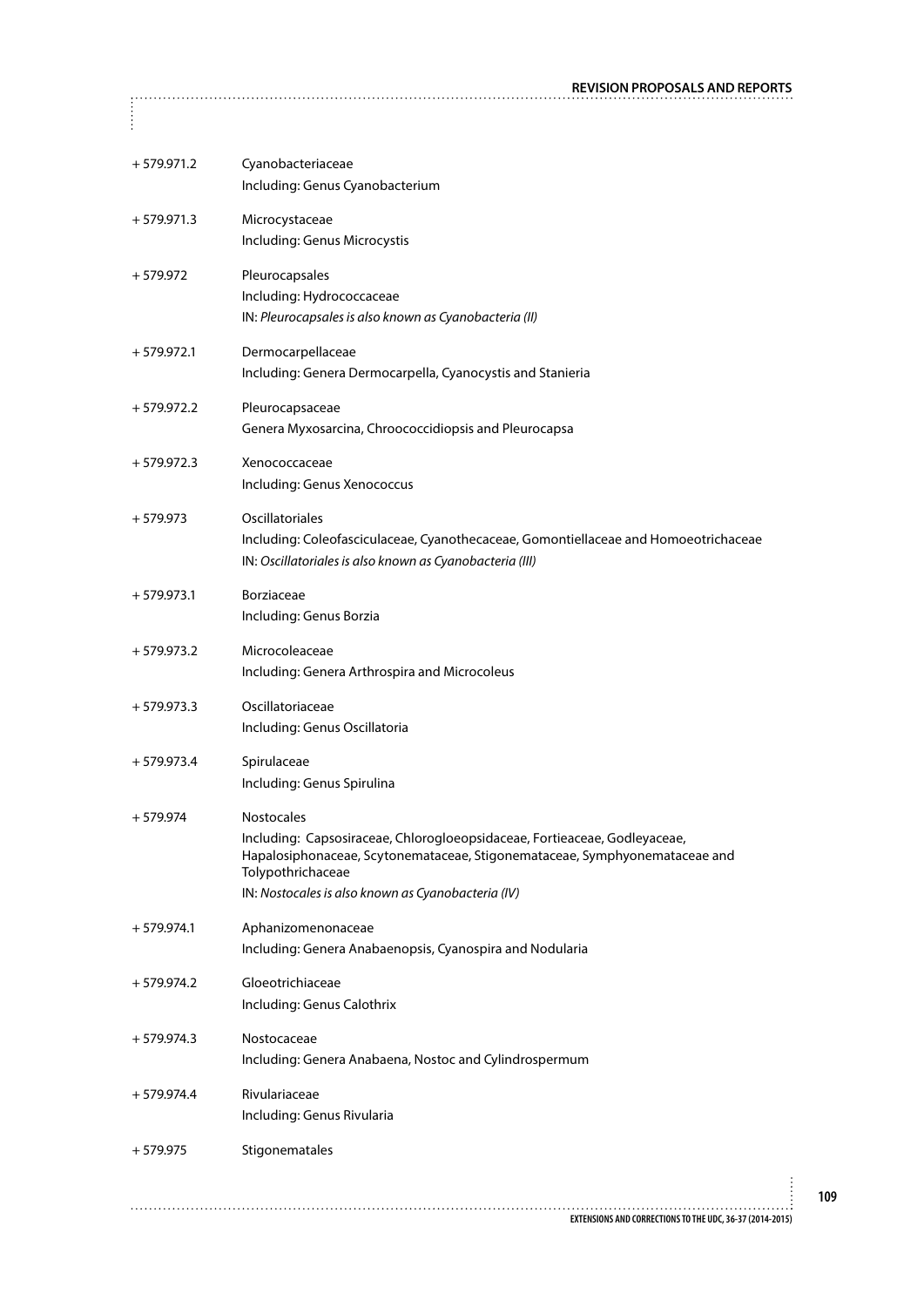IN: *Stigonematales is also known as Cyanobacteria (V)* + 579.975.1 Stigonemataceae Including: Genus Stigonema + 579.98 Acidobacteria. Chloroflexi. Chrysiogenetes. Deferribacteres. Dictyoglomi. Thermodesulfobacteria. Thermotogae. Thermomicrobia SN: *This class is provided for the convenience of grouping, when more specific classification is not required or is not possible* + 579.981 Acidobacteria. Acidobacteriales + 579.981.1 Acidobacteriaceae Including: Genera Acidobacterium and Geothrix + 579.982 Chloroflexi + 579.982.1 Chloroflexaceae Including: Genus Chloroflexus + 579.982.2 Herpetosiphonaceae Including: Genus Herpetosiphon

+ 579.982.3 Anaerolineaceae Incuding: Genus Anaerolinea

+ 579.983 Chrysiogenetes. Chrysiogenales

+ 579.983.1 Chrysiogenaceae Including: Genus Chrysiogenes

+ 579.984 Deferribacteres. Deferribacterales

+ 579.984.1 Deferribacteraceae Including: Genera Deferribacter and Geovibrio

+ 579.985 Dictyoglomi. Dictyoglomales

+ 579.985.1 Dictyoglomaceae Including: Genus Dictyoglomus

+ 579.986 Thermodesulfobacteria. Thermodesulfobacteriales

+ 579.986.1 Thermodesulfobacteriaceae Including: Genera Thermodesulfobacterium and Thermodesulfatator

+ 579.987 Thermotogae. Thermotogales

+ 579.987.1 Thermotogaceae Including: Genera Thermotoga and Petrotoga

+ 579.988 Thermomicrobia

+ 579.988.1 Thermomicrobiaceae Including: Genus Thermomicrobium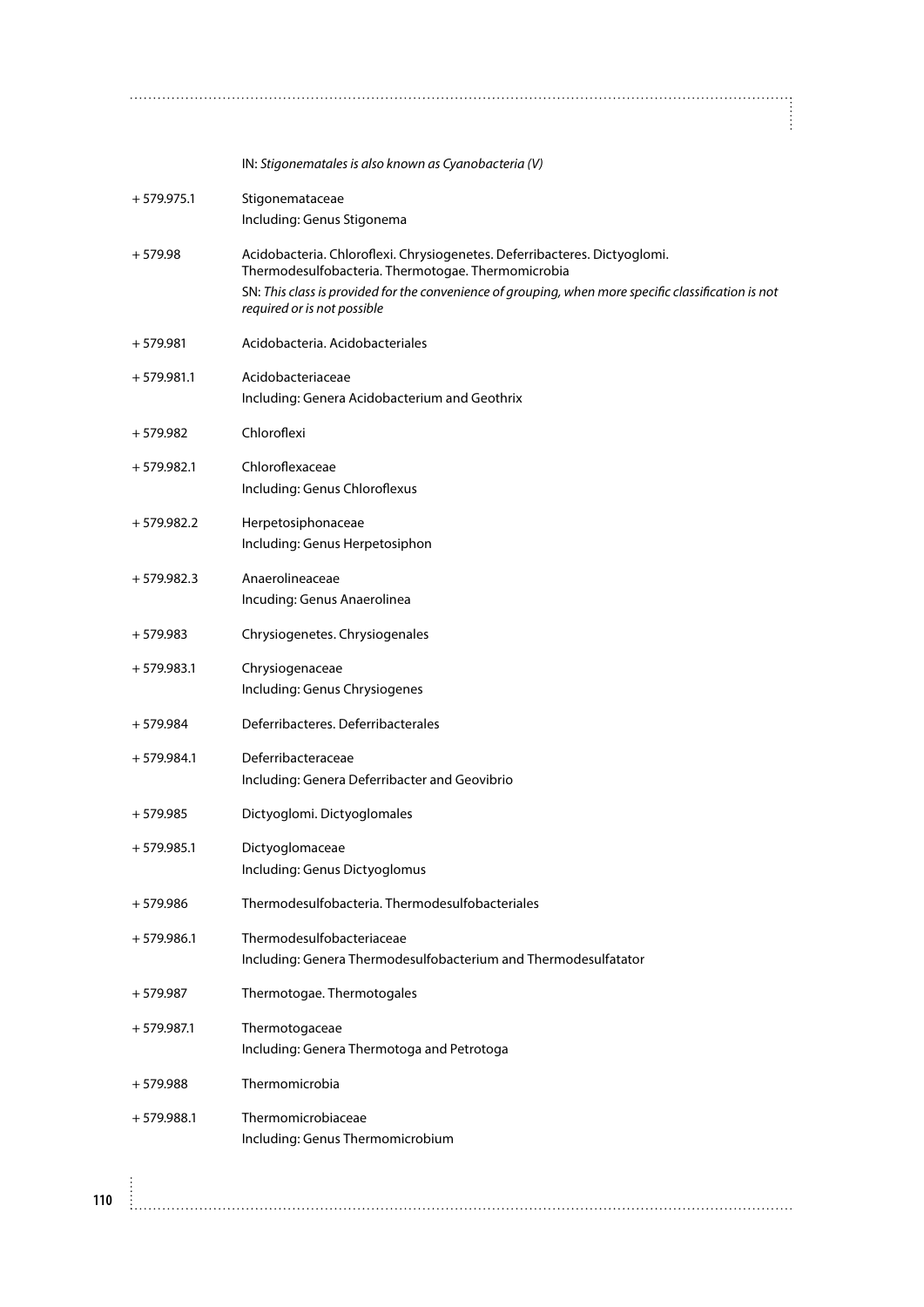| $+579.99$      | Archaea<br>IN: Archaea were also known as Archaeobacteria                                                                           |
|----------------|-------------------------------------------------------------------------------------------------------------------------------------|
| $+579.991$     | Euryarchaeota<br>SN: Class here methane-producing bacteria (methanogenes) in general                                                |
| $+579.991.1$   | Thermoplasmata. Thermoplasmatales. Thermoplasmataceae<br>Including: Genus Thermoplasma                                              |
| $+579.991.2$   | Methanobacteria. Methanobacteriales. Methanobacteriaceae<br>Including: Genera Methanobacterium and Methanobrevibacter               |
| $+579.991.3$   | Halobacteria. Halobacteriales. Halobacteriaceae<br>Including: Genera Halobacterium, Haloferax, Halorubrum, Natrialba and Haloarcula |
| $+579.991.4$   | Methanococci. Methanococcales. Methanococcaceae<br>Including: Genera Methanococcus and Methanocaldococcus                           |
| $+579.991.5$   | Thermococci. Thermococcales. Thermococcaceae<br>Including: Genus Thermococcus                                                       |
| $+579.991.6$   | Archaeoglobi. Archaeoglobales. Archaeoglobaceae<br>Including: Genus Archaeoglobus                                                   |
| $+579.991.7$   | Methanopyri. Methanopyrales. Methanopyraceae<br>Including: Genus Methanopyrus                                                       |
| $+579.991.8/9$ | Methanomicrobia                                                                                                                     |
| $+579.991.8$   | Methanomicrobiales. Methanomicrobiaceae<br>Including: Genera Methanomicrobium and Methanoculleus                                    |
| $+579.991.9$   | Methanosarcinales. Methanosarcinaceae<br>Including: Genera Methanosarcina and Methanolobus                                          |
| $+579.992$     | Nanoarchaeota                                                                                                                       |
| $+579.992.1$   | Nanoarchaceae<br>Including: Genus Nanoarchaeum                                                                                      |
| $+579.993$     | Crenarchaeota. Thermoprotei<br>IN: Crenarchaeota were also known as Eocyta                                                          |
| $+579.993.1$   | Sulfolobales, Sulfolobaceae<br>Including: Genus Sulfolobus                                                                          |
| $+579.993.3$   | Thermoproteales. Thermoproteaceae<br>Including: Genera Thermoproteus and Pyrobaculum                                                |
| $+579.993.5$   | Caldisphaerales. Caldisphaeraceae<br>Including: Genus Caldisphaera                                                                  |
| $+579.993.7/8$ | <b>Desulfurococcales</b>                                                                                                            |
| $+579.993.7$   | Desulfurococcaceae                                                                                                                  |
|                |                                                                                                                                     |
|                | EXTENSIONS AND CORRECTIONS TO THE UDC, 36-37 (2014-2015)                                                                            |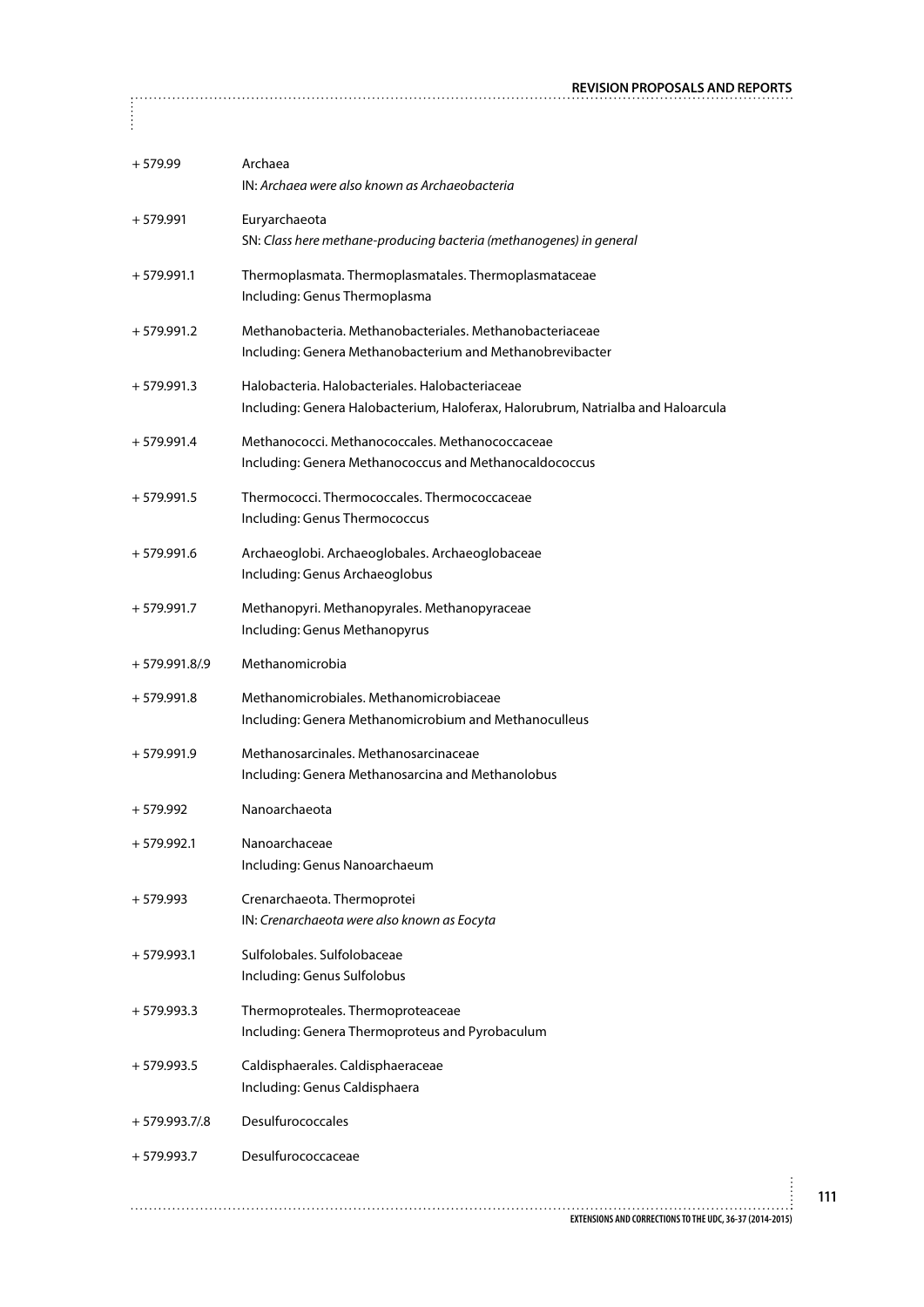Including: Genera Desulfurococcus and Staphylothermus

| $+579.993.8$  | Pyrodictiaceae<br>Including: Genus Pyrodictium                                                                                                                                                                                                                                                                                                                                                                                                                                                                                                                                                                                                  |
|---------------|-------------------------------------------------------------------------------------------------------------------------------------------------------------------------------------------------------------------------------------------------------------------------------------------------------------------------------------------------------------------------------------------------------------------------------------------------------------------------------------------------------------------------------------------------------------------------------------------------------------------------------------------------|
| x 582.23      | $(Bacteria) \rightarrow 579.9$                                                                                                                                                                                                                                                                                                                                                                                                                                                                                                                                                                                                                  |
| x 582.231     | (Schizomycota (Bacteriophyta). Bacteria (as plants)) $\rightarrow$ 579.9                                                                                                                                                                                                                                                                                                                                                                                                                                                                                                                                                                        |
| x 582.232     | (Cyanophyta (Cyanophyceae) → 579.97                                                                                                                                                                                                                                                                                                                                                                                                                                                                                                                                                                                                             |
| x 582.233     | (Archaea) → 579.99; 579.991.1; 579.991.2; 579.991.3; 579.993.1                                                                                                                                                                                                                                                                                                                                                                                                                                                                                                                                                                                  |
| x 582.24      | (Protista (Protoctista). Chromista. Protozoa) $\rightarrow$ 582.25; 593.1                                                                                                                                                                                                                                                                                                                                                                                                                                                                                                                                                                       |
| x 582.241     | (Myxomycota (Mycetozoa)) $\rightarrow$ 593.122.1                                                                                                                                                                                                                                                                                                                                                                                                                                                                                                                                                                                                |
| x 582.243     | (Hyphochytriomycota) $\rightarrow$ 582.256.7                                                                                                                                                                                                                                                                                                                                                                                                                                                                                                                                                                                                    |
| x 582.244     | (Oomycota (Oomycetes)) $\rightarrow$ 582.256.8                                                                                                                                                                                                                                                                                                                                                                                                                                                                                                                                                                                                  |
| x 582.244.1   | (Saprolegniales) $\rightarrow$ 582.256.81                                                                                                                                                                                                                                                                                                                                                                                                                                                                                                                                                                                                       |
| x 582.244.2   | (Peronosporales) $\rightarrow$ 582.256.82                                                                                                                                                                                                                                                                                                                                                                                                                                                                                                                                                                                                       |
| x 582.245     | (Plasmodiophoromycota) $\rightarrow$ 593.141                                                                                                                                                                                                                                                                                                                                                                                                                                                                                                                                                                                                    |
| x 582.245.1   | (Plasmodiophorales) $\rightarrow$ 593.141                                                                                                                                                                                                                                                                                                                                                                                                                                                                                                                                                                                                       |
| $+582.25$     | Chromista                                                                                                                                                                                                                                                                                                                                                                                                                                                                                                                                                                                                                                       |
|               | IN: Chromista were also known as Chromophyta, Chromobiota and Chromobionta                                                                                                                                                                                                                                                                                                                                                                                                                                                                                                                                                                      |
| $+582.255$    | Bacillariophyta (diatoms)                                                                                                                                                                                                                                                                                                                                                                                                                                                                                                                                                                                                                       |
| $+582.255.1$  | Coscinodiscophyceae                                                                                                                                                                                                                                                                                                                                                                                                                                                                                                                                                                                                                             |
|               | Including: Asterolamprales (Asterolampraceae, genus Asteromphalus); Melosirales<br>(Melosiraceae, genus Melosira and Hyalodiscaceae, genus Hyalodiscus); Rhizosoleniales<br>(Rhizosoleniaceae, genus Rhizosolenia); Stephanopyxales (Stephanopyxidaceae, genus<br>Stephanopyxis); Triceratiales (Triceratiaceae, genus Triceratium)                                                                                                                                                                                                                                                                                                             |
|               | IN: Coscinodiscophyceae were also known as Centrales                                                                                                                                                                                                                                                                                                                                                                                                                                                                                                                                                                                            |
| $+582.255.11$ | Coscinodiscales                                                                                                                                                                                                                                                                                                                                                                                                                                                                                                                                                                                                                                 |
|               | Including: Coscinodiscaceae (genus Coscinodiscus); Heliopeltaceae (genus Actinoptychus);<br>Hemidiscaceae (genera Actinocyclus, Hemidiscus and Azpeitia)                                                                                                                                                                                                                                                                                                                                                                                                                                                                                        |
| $+582.255.2$  | Bacillariophyceae                                                                                                                                                                                                                                                                                                                                                                                                                                                                                                                                                                                                                               |
|               | Including: Cocconeidales (Cocconeidaceae, genus Cocconeis and Achnanthidiaceae, genera<br>Achnanthidium and Planothidium); Cymbellales (Gomphonemataceae, genera Gomphonema<br>and Encyonema, and Cymbellaceae, genus Cymbella); Eunotiales (Eunotiaceae, genera<br>Eunotia and Actinella); Fragilariales (Fragilariaceae, genera Fragilaria and Synedra); Lyrellales<br>(Lyrellaceae, genus Lyrella); Rhabdonematales (Rhabdonemataceae, genus Rhabdonema);<br>Surirellales (Surirellaceae, genus Surirella); Tabellariales (Tabellariaceae, genera Asterionella,<br>Meridion and Tabellaria); Thalassiophysales (Catenulaceae, genus Amphora) |
| $+582.255.21$ | <b>Bacillariales</b>                                                                                                                                                                                                                                                                                                                                                                                                                                                                                                                                                                                                                            |
|               | Including: Bacillariaceae (genera Bacillaria, Nitzschia, Fragilariopsis, Denticula and<br>Cylindrotheca)                                                                                                                                                                                                                                                                                                                                                                                                                                                                                                                                        |
| $+582.255.22$ | <b>Naviculales</b>                                                                                                                                                                                                                                                                                                                                                                                                                                                                                                                                                                                                                              |
|               | Including: Naviculaceae (genera Navicula and Gyrosigma) and Diploneidaceae (genus<br>Diploneis)                                                                                                                                                                                                                                                                                                                                                                                                                                                                                                                                                 |
| $+582.255.3$  | Mediophyceae                                                                                                                                                                                                                                                                                                                                                                                                                                                                                                                                                                                                                                    |
|               | Including: Eupodiscales (Eupodiscaeae, genera Odontella and Auliscus); Chaetocerotales<br>(Chatoceraceae, genus Chaetoceros); Stephanodiscales (Stephanodiscaceae, genera Cyclotella                                                                                                                                                                                                                                                                                                                                                                                                                                                            |
|               |                                                                                                                                                                                                                                                                                                                                                                                                                                                                                                                                                                                                                                                 |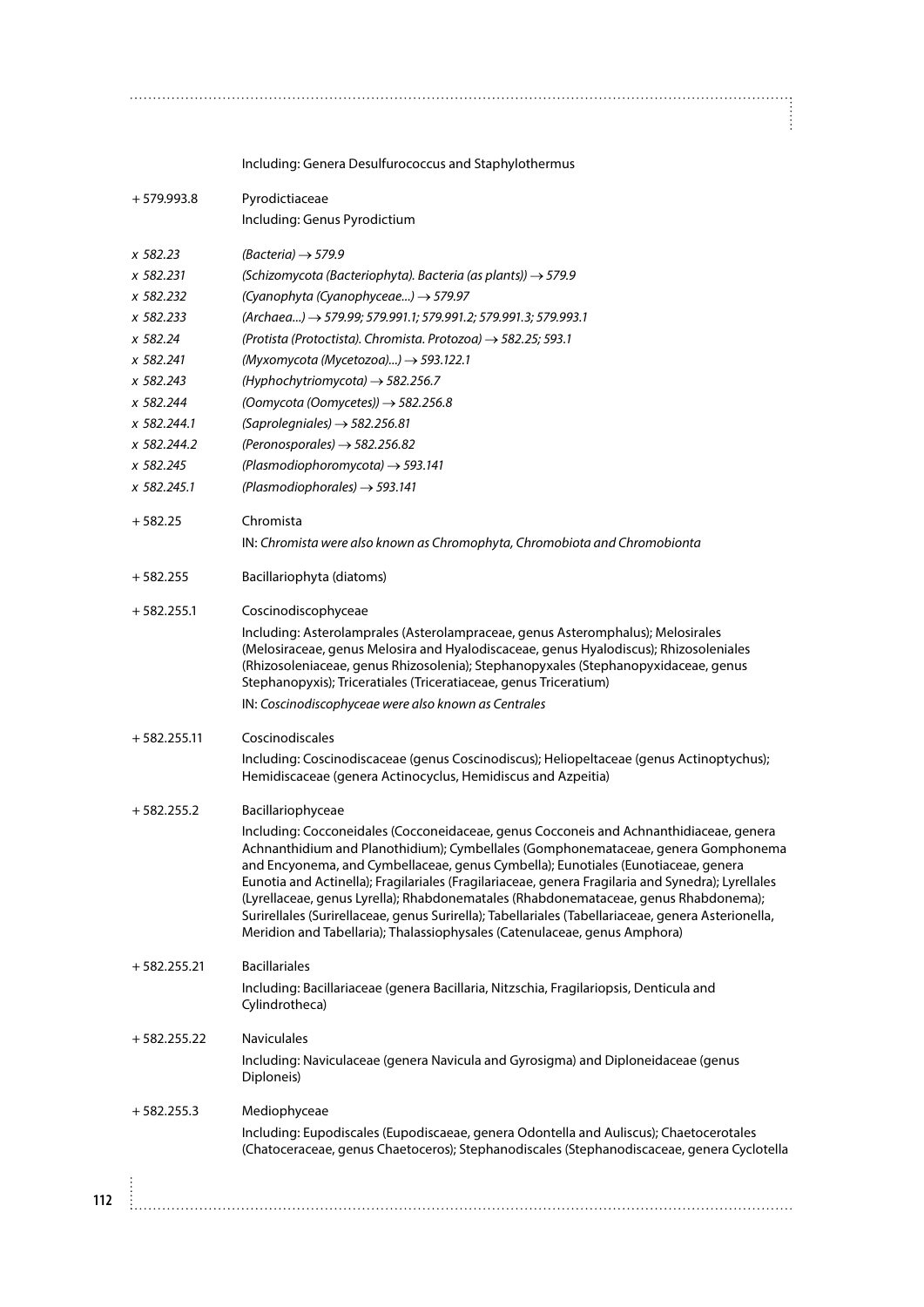| İ              | <b>REVISION PROPOSALS AND REPORT</b>                                                                                                                                                                                                                                                                     |
|----------------|----------------------------------------------------------------------------------------------------------------------------------------------------------------------------------------------------------------------------------------------------------------------------------------------------------|
|                | and Stephanodiscus); Thalassionematales (Thalassionemataceae, genus Thalassionema);<br>Thalassiosirales (Thalassiosiraceae, genus Thalassiosira, and Skeletonemataceae, genus<br>Skeletonema)                                                                                                            |
| $+582.256$     | Heterokonta / Stramenopiles                                                                                                                                                                                                                                                                              |
| $+582.256.1$   | Bolidophyceae (bolidophytes)<br>Including: Parmales (triparmaceae, genus Triparma)                                                                                                                                                                                                                       |
| $+582.256.2$   | Chrysophyceae (golden algae)                                                                                                                                                                                                                                                                             |
|                | Including: Chromulinales (Chromulinaceae, genera Chromulina and Ochromonas,<br>and Dinobryaceae, genera Chrysococcus, Epipyxis and Dinobryon); Eustigmatales<br>(Eustigmataceae, genus Eustigmatos); Hibberdiales (Stylococcaceae, genus Chrysopyxis);<br>Prymnesiales (Prymnesiaceae, genus Prymnesium) |
|                | IN: Chrysophyceae were also known as Chrysophyta or chrysomonads. Chromulinales were also<br>known as Chromomonadina                                                                                                                                                                                     |
| $+582.256.3$   | Phaeophyceae (brown algae)<br>Including: Desmarestiales (Desmarestiaceae, genus Desmarestia); Dictyotales (Dictyotaceae,<br>genus Dictyota); Sphacelariales (Sphacelariaceae, genus Sphacelaria)                                                                                                         |
|                | IN: Phaeophyceae were also known as Phaeophyta                                                                                                                                                                                                                                                           |
| $+582.256.31$  | <b>Fucales</b>                                                                                                                                                                                                                                                                                           |
|                | Including: Durvillaeaceae (the Cochayuyo, genus Durvillaea) and Himanthaliaceae (the<br>Thongweed, genus Himanthalia)                                                                                                                                                                                    |
| $+582.256.311$ | Fucaceae<br>Including: Wracks (genera Fucus, Pelvetia and Ascophyllum)                                                                                                                                                                                                                                   |
| $+582.256.312$ | Sargassaceae<br>Including: The Hijiki, the Japanese Wireweed and the Sargassum (genus Sargassum) and<br>genera Cystoseira and Turbinaria                                                                                                                                                                 |
| $+582.256.32$  | Laminariales<br>Including: Agaraceae (genus Agarum); Alariaceae (the Dabberlock, genus Alaria and the<br>Wakame, genus Undaria); Lessoniaceae (the Arame, genus Eisenia)                                                                                                                                 |
| $+582.256.321$ | Laminariaceae<br>Including: Kelps and the Oarweed (genus Laminaria); the Giant Kelp (genus Macrocystis); the<br>Kombu and the Sugar Kelp (genus Saccharina)                                                                                                                                              |
| $+582.256.33$  | Ectocarpales<br>Including: Chordariaceae (the Mozuku, genus Cladosiphon, and genera Streblonema and<br>Punctaria) and Ectocarpaceae (genus Ectocarpus)                                                                                                                                                   |
| $+582.256.4$   | Raphidophyceae<br>Including: Chattonellales (Chattonellaceae, genera Chattonella and Heterosigma, and<br>Vacuolariaceae, genera Goniostonum and Vacuolaria)                                                                                                                                              |
|                | IN: Raphidophyceae were also known as Raphidophyte, Chloromonadophyceae and<br>Chloromonadineae                                                                                                                                                                                                          |
| $+582.256.5$   | Synurophyceae (synurids)                                                                                                                                                                                                                                                                                 |
|                | Including: Synurales (Mallomonadaceae, genus Mallomonas and Synuraceae, genus Synura)                                                                                                                                                                                                                    |
| $+582.256.6$   | Xanthophyceae (yellow-green algae)                                                                                                                                                                                                                                                                       |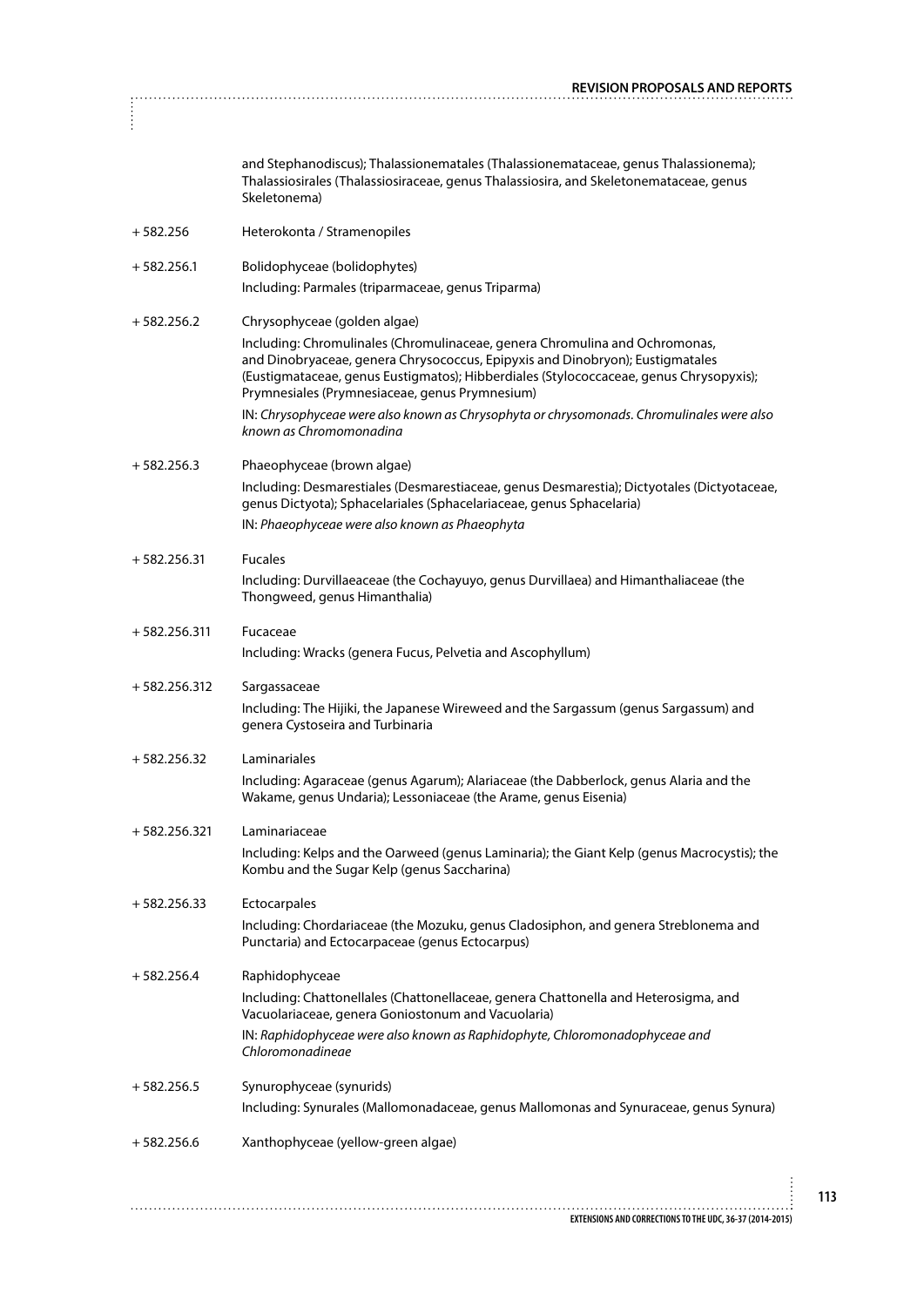| (Chrysophyceae: Golden-brown algae) $\rightarrow$ 582.256.2<br>(Xanthophyta: Yellow-green algae) $\rightarrow$ 582.256.6<br>Algae<br>Including: Seaweeds, pond scum, phytoplankton<br>branch of study by colon combination with 001<br>to different kingdoms. It has been preserved in UDC for the convenience of indexing<br>(Phaeophyta) → 582.256.3; 582.256.301; 582.256.321<br>(Pyrrophyta. Dinoflagellates. Cryptophytes) → 582.257.1; 593.18<br>(Euglenophyta: Euglenoids) → 593.161<br>Protista |
|---------------------------------------------------------------------------------------------------------------------------------------------------------------------------------------------------------------------------------------------------------------------------------------------------------------------------------------------------------------------------------------------------------------------------------------------------------------------------------------------------------|
|                                                                                                                                                                                                                                                                                                                                                                                                                                                                                                         |
|                                                                                                                                                                                                                                                                                                                                                                                                                                                                                                         |
|                                                                                                                                                                                                                                                                                                                                                                                                                                                                                                         |
| SN: Class here algae in general. Class Rhodophyta, Glaucophyta, Chlorophyta and Charophyta<br>at 582.31 and its subdivisions. Class Chrysophyceae, Phaeophyceae and Xanthophyceae at<br>582.252 and its subdivisions. Class here also phycology. Alternatively denote phycology as a<br>IN: Algae is a traditional, informal group (folk division), encompassing taxa and species belonging                                                                                                             |
|                                                                                                                                                                                                                                                                                                                                                                                                                                                                                                         |
|                                                                                                                                                                                                                                                                                                                                                                                                                                                                                                         |
|                                                                                                                                                                                                                                                                                                                                                                                                                                                                                                         |
|                                                                                                                                                                                                                                                                                                                                                                                                                                                                                                         |
|                                                                                                                                                                                                                                                                                                                                                                                                                                                                                                         |
|                                                                                                                                                                                                                                                                                                                                                                                                                                                                                                         |
| (Bacillariophyceae. Diatoms) $\rightarrow$ 582.255; 582.255.2                                                                                                                                                                                                                                                                                                                                                                                                                                           |
| (Chrysophyta) $\rightarrow$ 582.256.2                                                                                                                                                                                                                                                                                                                                                                                                                                                                   |
| IN: Haptophyta used to be known as Prymnesiophyta                                                                                                                                                                                                                                                                                                                                                                                                                                                       |
| Including: Coccolithales (Coccolithaceae, genus Coccolithus and Calyptrosphaeraceae,<br>genus Calyptrosphaera) and Prymnesiales (Prymnesiaceae, genera Chrysochromulina and<br>Prymnesium)                                                                                                                                                                                                                                                                                                              |
| Haptophyta                                                                                                                                                                                                                                                                                                                                                                                                                                                                                              |
| Rhodomonas)<br>IN: Cryptophyta used to be known as cryptomonads                                                                                                                                                                                                                                                                                                                                                                                                                                         |
| Including: Cryptomonadales (Cryptomonadaceae, genus Cryptomonas) and<br>Pyrenomonadales (Chroomonadaceae, genus Chroomonas and Pyrenomonadaceae, genus                                                                                                                                                                                                                                                                                                                                                  |
| Cryptophyta                                                                                                                                                                                                                                                                                                                                                                                                                                                                                             |
| Cryptophyta. Haptophyta<br>SN: This class is provided for the convenience of grouping, when more specific classification is not<br>required or is not possible                                                                                                                                                                                                                                                                                                                                          |
| Peronosporales                                                                                                                                                                                                                                                                                                                                                                                                                                                                                          |
| Saprolegniales                                                                                                                                                                                                                                                                                                                                                                                                                                                                                          |
| IN: Oomycetes were also known as Oomycota                                                                                                                                                                                                                                                                                                                                                                                                                                                               |
| Oomycetes (water moulds)                                                                                                                                                                                                                                                                                                                                                                                                                                                                                |
| Hyphochytriomycetes<br>IN: Hyphochytriomycetes were also known as Hyphochytriomycota                                                                                                                                                                                                                                                                                                                                                                                                                    |
| IN: Xanthophyceae were also known as Xanthophyta                                                                                                                                                                                                                                                                                                                                                                                                                                                        |
| Including: Botrydiales (Botrydiaceae, genus Botrydium); Mischococcales (Pleurochloridaceae,<br>genus Pleurochloris); Tribonematales (Heteropediaceae, genus Heterococcus and<br>Tribonemataceae, genus Tribonema); Vaucheriales (Vaucheriaceae, genus Vaucheria)                                                                                                                                                                                                                                        |
|                                                                                                                                                                                                                                                                                                                                                                                                                                                                                                         |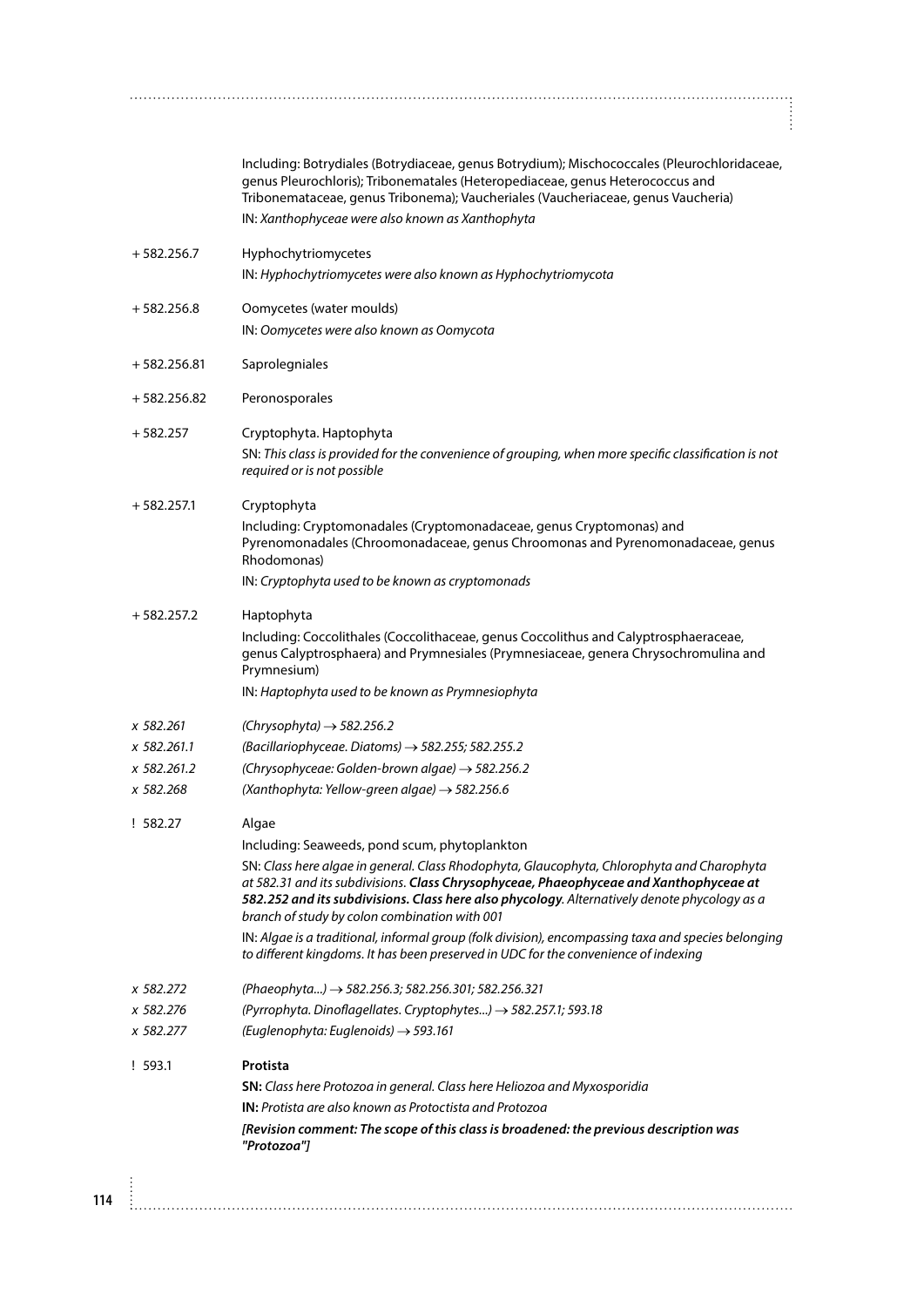|              | <b>REVISION PROPOSALS AND REPORTS</b>                                                                                                                                      |
|--------------|----------------------------------------------------------------------------------------------------------------------------------------------------------------------------|
| $\vdots$     |                                                                                                                                                                            |
| !593.11      | <b>Basic Opistokhonta</b><br>Including: Rozellida, Fonticulida, Nucleariida, Mesomycetozoea, Filasterea and                                                                |
|              | Choanoflagellata<br>SN: Class Rhizopoda at 593.12                                                                                                                          |
|              | [Revision comment: The scope of this class is broadened: the previous description was<br>"Rhizopoda in general"]                                                           |
| ! 593.12     | Amoebozoa                                                                                                                                                                  |
|              | <b>SN:</b> Class Foraminifera at 593.142                                                                                                                                   |
|              | IN: Amoebae were also known as Rhizopoda                                                                                                                                   |
| ! 593.121    | Lobosa                                                                                                                                                                     |
|              | <b>SN:</b> Class Amoebae at 593.121.2                                                                                                                                      |
|              | [Revision comment: The scope of this class is broadened: the previous description was<br>"Amoebae"]                                                                        |
| $+593.121.1$ | Discosea                                                                                                                                                                   |
| $+593.121.2$ | Tubulinea                                                                                                                                                                  |
|              | Including: Amoebidae (genera Amoeba and Chaos); Hartmannellidae (limax amoebae, genus<br>Hartmannella); Arcellinidae (lobose testate amoebae, genus Arcella)               |
| $+593.122$   | Conosa                                                                                                                                                                     |
| $+593.122.1$ | Mycetozoa                                                                                                                                                                  |
|              | Including; Protostelia, Myxogastria and Dictyostelia                                                                                                                       |
|              | IN: Mycetozoa were also known as Myxomycota                                                                                                                                |
| $+593.122.2$ | Archamoebae                                                                                                                                                                |
|              | Including: Genera Entamoeba and Endolimax                                                                                                                                  |
| x 593.13     | $(Heliozoa) \rightarrow 593.1$                                                                                                                                             |
| ! 593.14     | Rhizaria                                                                                                                                                                   |
|              | <b>SN:</b> Class Radiolaria at 593.143                                                                                                                                     |
|              | [Revision comment: The scope of this class is broadened: the previous description was<br>"Radiolaria. Marine plankton"]                                                    |
| $+593.141$   | Cercozoa                                                                                                                                                                   |
|              | Including: Chlorarachniophyta, Phytomyxea (Plasmodiophoromycota and Phagomyxida),<br>Proteomyxidea, Sarcomonadea / Monadofilosa, Imbricatea / Silicofilosea and Phaeodarea |
| $+593.142$   | Foraminifera                                                                                                                                                               |
|              | Including: Globigerinida, Lagenida, Miliolida, Rotaliida and Textulariida, as well as strictly<br>extinct Fusulinida and Involutinida                                      |
| $+593.143$   | Radiolaria                                                                                                                                                                 |
|              | Including: Spasmaria (Acantharea and Taxopodida) and Polycistina (Nassellaria and<br>Spumellaria)                                                                          |
|              | IN: Radiolaria are also known as Radiozoa                                                                                                                                  |
| ! 593.16     | <b>Excavata</b>                                                                                                                                                            |
|              | [Revision comment: The scope of this class is broadened: the previous description was<br>"Flagellata / Mastigophora"]                                                      |
|              |                                                                                                                                                                            |
|              | EXTENSIONS AND CORRECTIONS TO THE UDC, 36-37 (2014-2015)                                                                                                                   |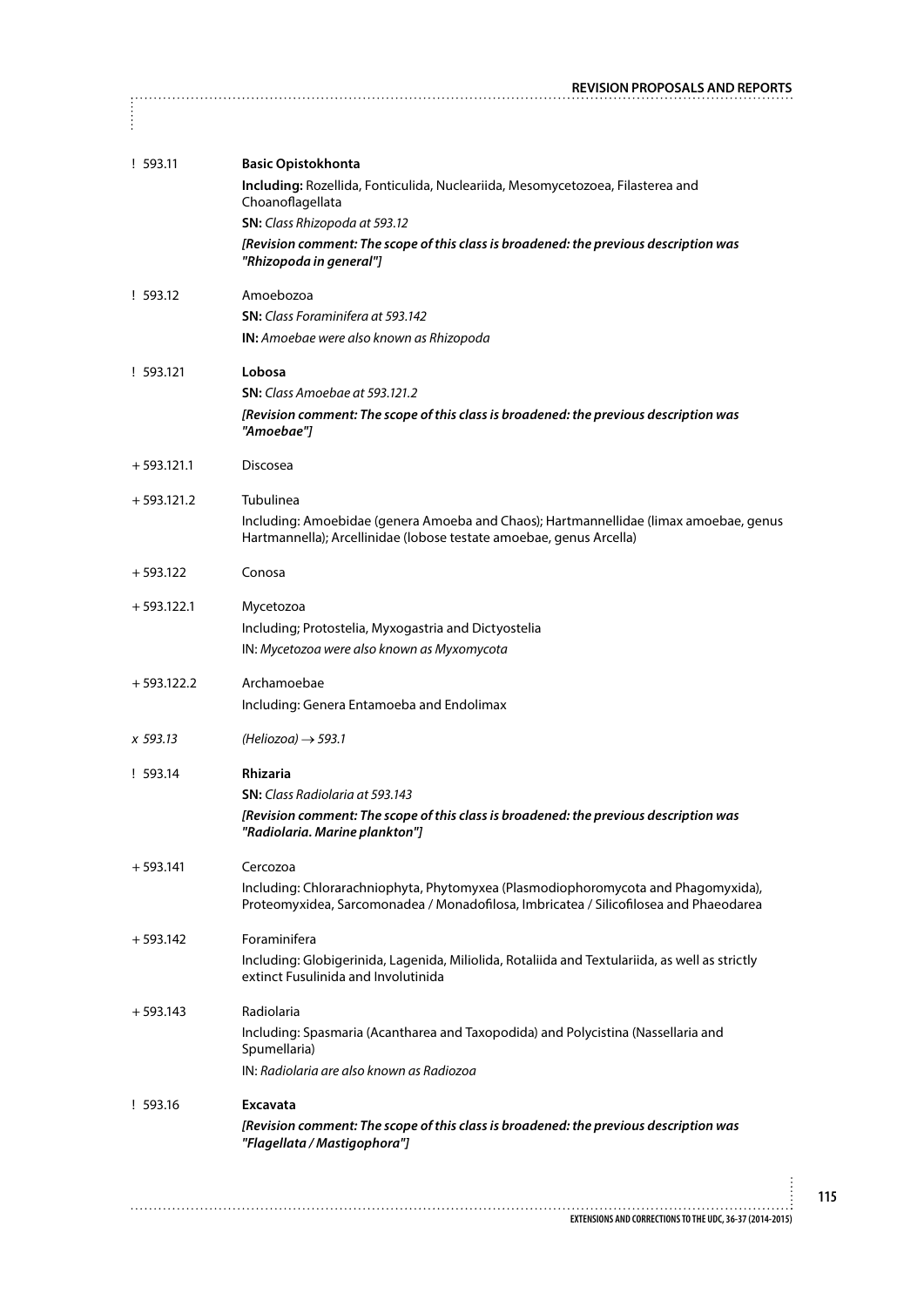| ! 593.161      | Euglenozoa<br>SN: Class Trypanosomatidae at 593.161.1                                                |
|----------------|------------------------------------------------------------------------------------------------------|
|                | IN: Euglenozoa were also known as Euglenophyta                                                       |
|                | [Revision comment: The scope of this class is broadened: the previous description was                |
|                | "Euflagellata. Trypanosomatidae"]                                                                    |
| $+593.161.1$   | Kinetoplastida                                                                                       |
|                | Including: Trypanosomatidae (genus Trypanosoma)                                                      |
| $+593.161.2$   | Diplonemea                                                                                           |
|                | Including: Diplonemidae (genus Diplonema)                                                            |
| ! 593.161.3    | Euglenida                                                                                            |
|                | IN: Euglenida are also known as Euglenophyceae                                                       |
|                | Including: Euglenaceae (genus Euglena)                                                               |
| x 593.161.4    | (Chromomonadina) $\rightarrow$ 582.256.2                                                             |
| x 593.161.52   | (Volvocidae) $\rightarrow$ 582.303.2                                                                 |
| x 593.162      | (Dinoflagellata. Peridiniidae) $\rightarrow$ 593.18; 593.181                                         |
| x 593.163      | (Cystoflagellata. Noctiluca) $\rightarrow$ 593.182                                                   |
| $+593.164$     | Percolozoa                                                                                           |
|                | IN: Percolozoa are also known as Heterolobosea                                                       |
|                | Including: Schizopyrenida and Acrasida                                                               |
| $+593.165$     | Metamonada                                                                                           |
|                | Including: Retortamonadida, Diplomonadida, Parabasalia and Oxymonadida                               |
| $+593.17/0.19$ | Alveolata                                                                                            |
| ! 593.17       | Ciliophora (ciliates)                                                                                |
|                | IN: Ciliophora are also known as Ciliata or Infusoria                                                |
| ! 593.171      | Peniculida (peniculids)                                                                              |
|                | Including: Parameciidae (genera Paramecium and Frontonia)                                            |
| ! 593.172      | Heterotrichea                                                                                        |
|                | Including: Stentoridae (trumpet animalcules, genus Stentor) and Spirostomidae (genus<br>Spirostomum) |
| ! 593.173      | Oligotrichia                                                                                         |
| ! 593.174      | Hypotrichia                                                                                          |
| ! 593.175      | Peritrichia                                                                                          |
|                | Including: Trichodinidae (genus Trichodina)                                                          |
| $-593.176$     | Suctoria                                                                                             |
| $+593.18$      | Dinoflagellata (dinoflagellates)                                                                     |
|                | IN: Dinoflagellata were also known as Pyrrophyta, Dinophyta and Dinophyceae                          |
| $+593.181$     | Dinophyceae                                                                                          |
|                | Including: Peridiniales (Glenodiniaceae, genus Glenodinium; Protoperidiniaceae,                      |